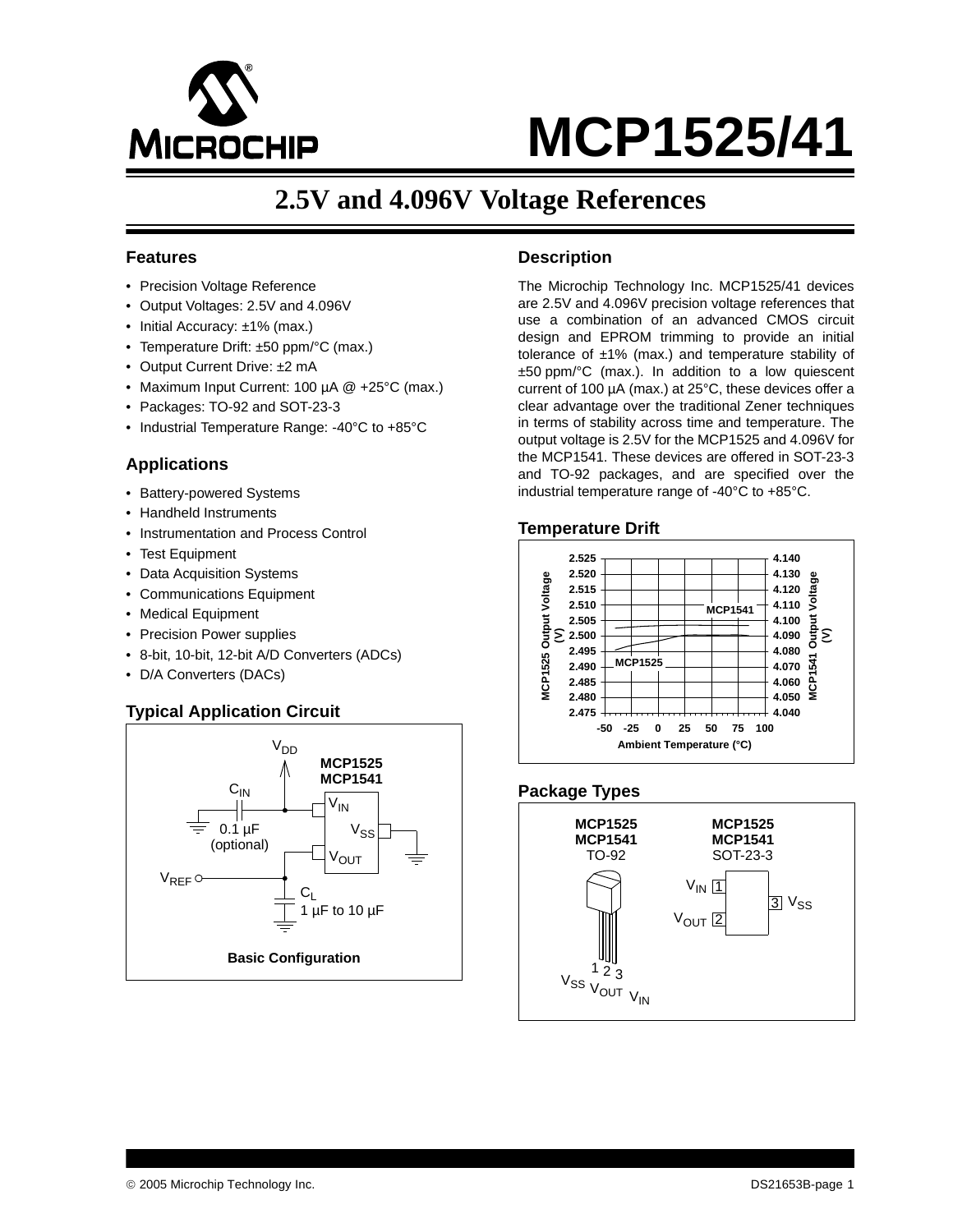# <span id="page-1-2"></span>**1.0 ELECTRICAL CHARACTERISTICS**

# **Absolute Maximum Ratings †**

| Continuous Power Dissipation $(T_A = 125^{\circ}C)$ 140 mW |  |
|------------------------------------------------------------|--|
| All Inputs and Outputs $V_{SS}$ – 0.6V to $V_{IN}$ + 1.0V  |  |
|                                                            |  |
| Maximum Junction Temperature $(T_1)$ +125°C                |  |
|                                                            |  |

**† Notice:** Stresses above those listed under "Absolute Maximum Ratings" may cause permanent damage to the device. This is a stress rating only and functional operation of the device at those or any other conditions above those indicated in the operational listings of this specification is not implied. Exposure to maximum rating conditions for extended periods may affect device reliability.

# **DC ELECTRICAL SPECIFICATIONS**

| Electrical Characteristics: Unless otherwise indicated, $T_A = +25^{\circ}C$ , $V_{IN} = 5.0V$ , $V_{SS} = GND$ , $I_{OUT} = 0$ mA and $C_L = 1$ µF. |                                               |            |            |                          |              |                                                                                                        |  |  |  |
|------------------------------------------------------------------------------------------------------------------------------------------------------|-----------------------------------------------|------------|------------|--------------------------|--------------|--------------------------------------------------------------------------------------------------------|--|--|--|
| <b>Parameter</b>                                                                                                                                     | Sym                                           | <b>Min</b> | <b>Typ</b> | Max                      | <b>Units</b> | <b>Conditions</b>                                                                                      |  |  |  |
| Output                                                                                                                                               |                                               |            |            |                          |              |                                                                                                        |  |  |  |
| Output Voltage, MCP1525                                                                                                                              | $V_{OUT}$                                     | 2.475      | 2.5        | 2.525                    | V            | $2.7V \leq V_{IN} \leq 5.5V$                                                                           |  |  |  |
| Output Voltage, MCP1541                                                                                                                              | $V_{OUT}$                                     | 4.055      | 4.096      | 4.137                    | V            | $4.3V \leq V_{IN} \leq 5.5V$                                                                           |  |  |  |
| <b>Output Voltage Drift</b>                                                                                                                          | <b>TCV<sub>OUT</sub></b>                      | —          | 27         | 50                       | ppm/°C       | $T_A$ = -40°C to 85°C (Note 1)                                                                         |  |  |  |
| Long-Term Output Stability                                                                                                                           | $V_{OUT}$                                     |            | 2          |                          | ppm/hr       | Exposed 1008 hrs @ +125°C<br>(see Figure 1-1), measured @ +25°C                                        |  |  |  |
| Load Regulation                                                                                                                                      | ΔV <sub>OUT</sub> /ΔΙ <sub>ΟUT</sub>          |            | 0.5        | $\mathbf{1}$             | mV/mA        | $I_{OUT} = 0$ mA to -2 mA                                                                              |  |  |  |
|                                                                                                                                                      | ΔV <sub>OUT</sub> /ΔΙ <sub>ΟUT</sub>          |            | 0.6        | $\mathbf{1}$             | mV/mA        | $I_{OUT} = 0$ mA to 2 mA                                                                               |  |  |  |
|                                                                                                                                                      | Δ $V_{\text{OUT}}/ \Delta I_{\text{OUT}}$     |            |            | 1.3                      | mV/mA        | $I_{\text{OUT}} = 0$ mA to -2 mA,<br>$T_A = -40$ °C to 85°C                                            |  |  |  |
|                                                                                                                                                      | $\Delta V_{\text{OUT}}/\Delta I_{\text{OUT}}$ |            |            | 1.3                      | mV/mA        | $I_{\text{OUT}} = 0$ mA to 2 mA,<br>$T_A = -40$ °C to 85°C                                             |  |  |  |
| <b>Output Voltage Hysteresis</b>                                                                                                                     | <b>V<sub>HYS</sub></b>                        |            | 115        | $\overline{\phantom{0}}$ | ppm          | Note 2                                                                                                 |  |  |  |
| Maximum Load Current                                                                                                                                 | $I_{SC}$                                      |            | ±8         |                          | mA           | $T_A = -40$ °C to 85°C, V <sub>IN</sub> = 5.5V                                                         |  |  |  |
| Input-to-Output                                                                                                                                      |                                               |            |            |                          |              |                                                                                                        |  |  |  |
| Dropout Voltage                                                                                                                                      | V <sub>DROP</sub>                             |            | 137        | $\equiv$                 | mV           | $I_{\text{OUT}} = 2 \text{ mA}$                                                                        |  |  |  |
| Line Regulation                                                                                                                                      | $\Delta V_{\text{OUT}}/\Delta V_{\text{IN}}$  |            | 107        | 300                      | µV/V         | $V_{IN}$ = 2.7V to 5.5V for <b>MCP1525</b> ,<br>$V_{IN} = 4.3V$ to 5.5V for <b>MCP1541</b>             |  |  |  |
|                                                                                                                                                      | $\Delta V_{\text{OUT}}/\Delta V_{\text{IN}}$  |            |            | 350                      | µV/V         | $V_{IN}$ = 2.7V to 5.5V for MCP1525,<br>$V_{IN} = 4.3V$ to 5.5V for MCP1541,<br>$T_A = -40$ °C to 85°C |  |  |  |
| Input                                                                                                                                                |                                               |            |            |                          |              |                                                                                                        |  |  |  |
| Input Voltage, MCP1525                                                                                                                               | $V_{IN}$                                      | 2.7        |            | 5.5                      | V            | $T_A = -40$ °C to 85°C                                                                                 |  |  |  |
| Input Voltage, MCP1541                                                                                                                               | $V_{IN}$                                      | 4.3        | $\equiv$   | 5.5                      | V            | $T_A = -40$ °C to 85°C                                                                                 |  |  |  |
| Input Current                                                                                                                                        | ΙW                                            |            | 86         | 100                      | μA           | No load                                                                                                |  |  |  |
|                                                                                                                                                      | Ι <sub>IN</sub>                               |            | 95         | 120                      | μA           | No load, $T_A = -40^{\circ}$ C to 85°C                                                                 |  |  |  |

<span id="page-1-1"></span><span id="page-1-0"></span>Note 1: Output temperature coefficient is measured using a "box" method, where the +25°C output voltage is trimmed as close to typical as possible. The 85°C output voltage is then again trimmed to zero out the tempco.

**2:** Output Voltage Hysteresis is defined as the change in output voltage measured at +25°C before and after cycling the temperature to +85°C and -40°C; refer to **[Section 1.1.10 "Output Voltage Hysteresis"](#page-3-1)**.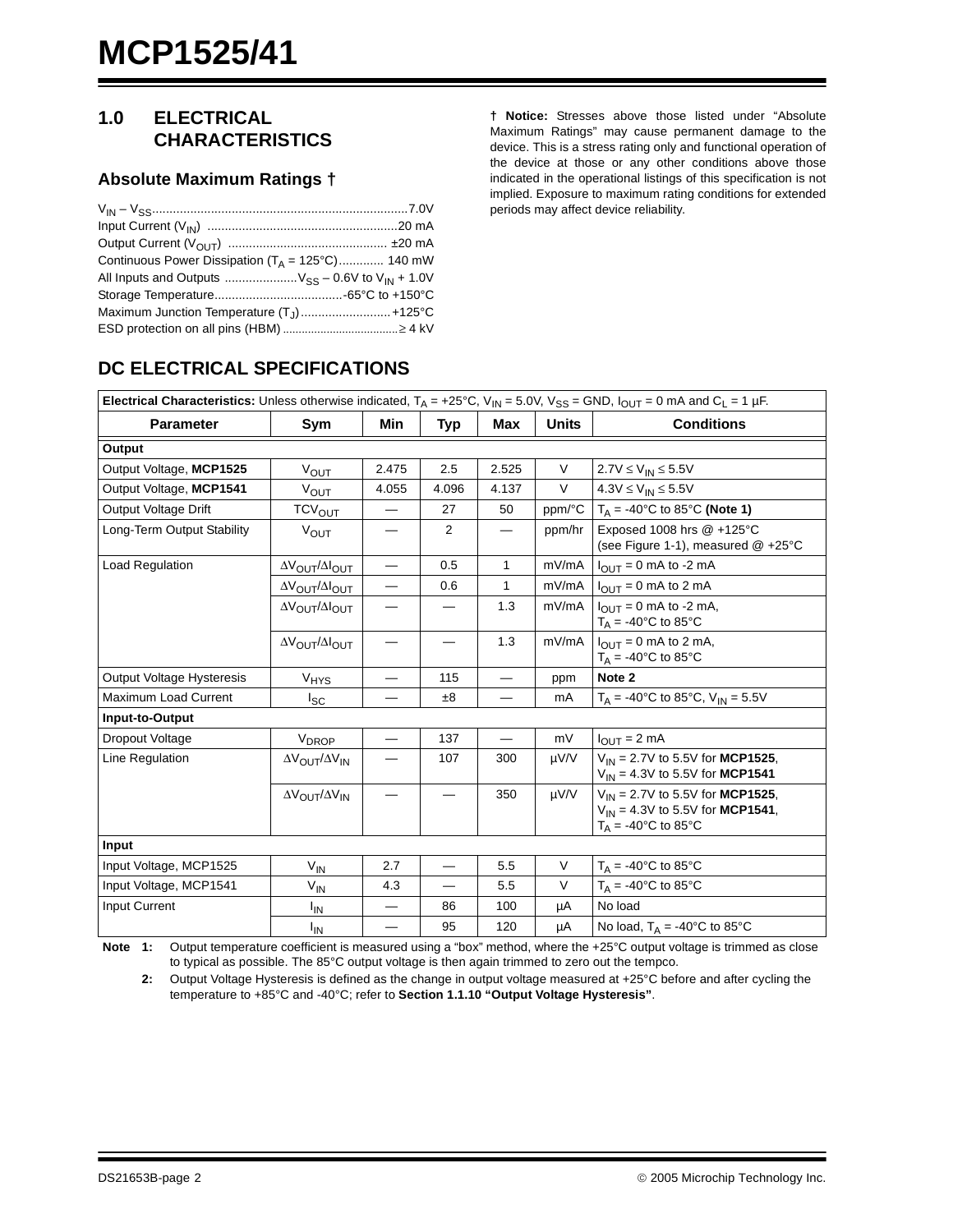# **AC ELECTRICAL SPECIFICATIONS**

| <b>Electrical Characteristics:</b> Unless otherwise indicated, $T_A = +25^{\circ}C$ , $V_{IN} = 5.0V$ , $V_{SS} = GND$ , $I_{OIII} = 0$ mA and $C_1 = 1 \mu F$ . |                   |     |     |     |                      |                    |  |  |
|------------------------------------------------------------------------------------------------------------------------------------------------------------------|-------------------|-----|-----|-----|----------------------|--------------------|--|--|
| <b>Parameter</b>                                                                                                                                                 | Sym               | Min | Typ | Max | <b>Units</b>         | <b>Conditions</b>  |  |  |
| <b>AC Response</b>                                                                                                                                               |                   |     |     |     |                      |                    |  |  |
| <b>Bandwidth</b>                                                                                                                                                 | <b>BW</b>         |     | 100 |     | kHz                  |                    |  |  |
| Input and Load Capacitors (see Figure 4-1)                                                                                                                       |                   |     |     |     |                      |                    |  |  |
| Input Capacitor                                                                                                                                                  | $C_{\mathsf{IN}}$ |     | 0.1 |     | μF                   | Notes <sub>1</sub> |  |  |
| Load Capacitor                                                                                                                                                   | $C_L$             | 1   |     | 10  | μF                   | Notes <sub>2</sub> |  |  |
| <b>Noise</b>                                                                                                                                                     |                   |     |     |     |                      |                    |  |  |
| <b>MCP1525 Output Noise Voltage</b>                                                                                                                              | $E_{\text{no}}$   |     | 90  |     | $\mu V_{\text{P-P}}$ | 0.1 Hz to 10 Hz    |  |  |
|                                                                                                                                                                  | $E_{no}$          |     | 500 |     | $\mu V_{\text{P-P}}$ | 10 Hz to 10 kHz    |  |  |
| <b>MCP1541 Output Noise Voltage</b>                                                                                                                              | $E_{no}$          | —   | 145 |     | $\mu V_{\text{P-P}}$ | $0.1$ Hz to 10 Hz  |  |  |
|                                                                                                                                                                  | $E_{no}$          |     | 700 |     | $\mu V_{\text{P-P}}$ | 10 Hz to 10 kHz    |  |  |

<span id="page-2-1"></span><span id="page-2-0"></span>**Note 1:** The input capacitor is optional; Microchip recommends using a ceramic capacitor.

**2:** These parts are tested at both 1 µF and 10 µF to ensure proper operation over this range of load capacitors. A wider range of load capacitor values has been characterized successfully, but is not tested in production.

# **TEMPERATURE SPECIFICATIONS**

| <b>Electrical Characteristics:</b> Unless otherwise indicated, $T_A = +25^{\circ}C$ , $V_{IN} = 5.0V$ and $V_{SS} = GND$ . |       |     |            |              |                                                                                                                                                                                       |  |  |  |
|----------------------------------------------------------------------------------------------------------------------------|-------|-----|------------|--------------|---------------------------------------------------------------------------------------------------------------------------------------------------------------------------------------|--|--|--|
| Sym                                                                                                                        | Min   | Typ | <b>Max</b> | <b>Units</b> | <b>Conditions</b>                                                                                                                                                                     |  |  |  |
| <b>Temperature Ranges</b>                                                                                                  |       |     |            |              |                                                                                                                                                                                       |  |  |  |
| $\mathsf{I}_{\mathsf{A}}$                                                                                                  | $-40$ |     | $+85$      | °C           |                                                                                                                                                                                       |  |  |  |
| ١A                                                                                                                         | $-40$ |     | $+125$     | °C           | Note 1                                                                                                                                                                                |  |  |  |
| $T_A$                                                                                                                      | $-65$ |     | $+150$     | °C           |                                                                                                                                                                                       |  |  |  |
|                                                                                                                            |       |     |            |              |                                                                                                                                                                                       |  |  |  |
| $\theta_{JA}$                                                                                                              |       | 132 |            | °C/W         |                                                                                                                                                                                       |  |  |  |
| $\theta_{JA}$                                                                                                              |       | 336 |            | °C/W         |                                                                                                                                                                                       |  |  |  |
|                                                                                                                            |       |     |            |              | More $\mathbf{A} = \mathbf{T}$ . The contract of access the same consider $\bigwedge$ access $\mathbf{T}$ access $\bigwedge$ access to the constant $\bigwedge$ access to $\bigwedge$ |  |  |  |

<span id="page-2-2"></span>**Note 1:** These voltage references operate over the Operating Temperature Range, but with reduced performance. In any case, the internal Junction Temperature  $(T<sub>1</sub>)$  must not exceed the Absolute Maximum specification of +150°C.

# <span id="page-2-3"></span>**1.1 Specification Descriptions and Test Circuits**

# 1.1.1 OUTPUT VOLTAGE

Output voltage is the reference voltage that is available on the output pin  $(V_{\text{OUT}})$ .

# 1.1.2 INPUT VOLTAGE

The input (operating) voltage is the range of voltage that can be applied to the  $V_{IN}$  pin and still have the device produce the designated output voltage on the  $V_{\text{OUT}}$  pin.

# 1.1.3 OUTPUT VOLTAGE DRIFT  $(TCV<sub>OUT</sub>)$

The output temperature coefficient or voltage drift is a measure of how much the output voltage  $(V<sub>OUT</sub>)$  will vary from its initial value with changes in ambient temperature. The value specified in the electrical specifications is measured and equal to:

#### **EQUATION 1-1:**

$$
TCV_{OUT} = \frac{\Delta V_{OUT} / V_{NOM}}{\Delta T_A} \qquad (ppm/^{\circ}C)
$$

Where:

$$
V_{NOM} = 2.5V, MCP1525
$$
  

$$
V_{NOM} = 4.096V, MCP1541
$$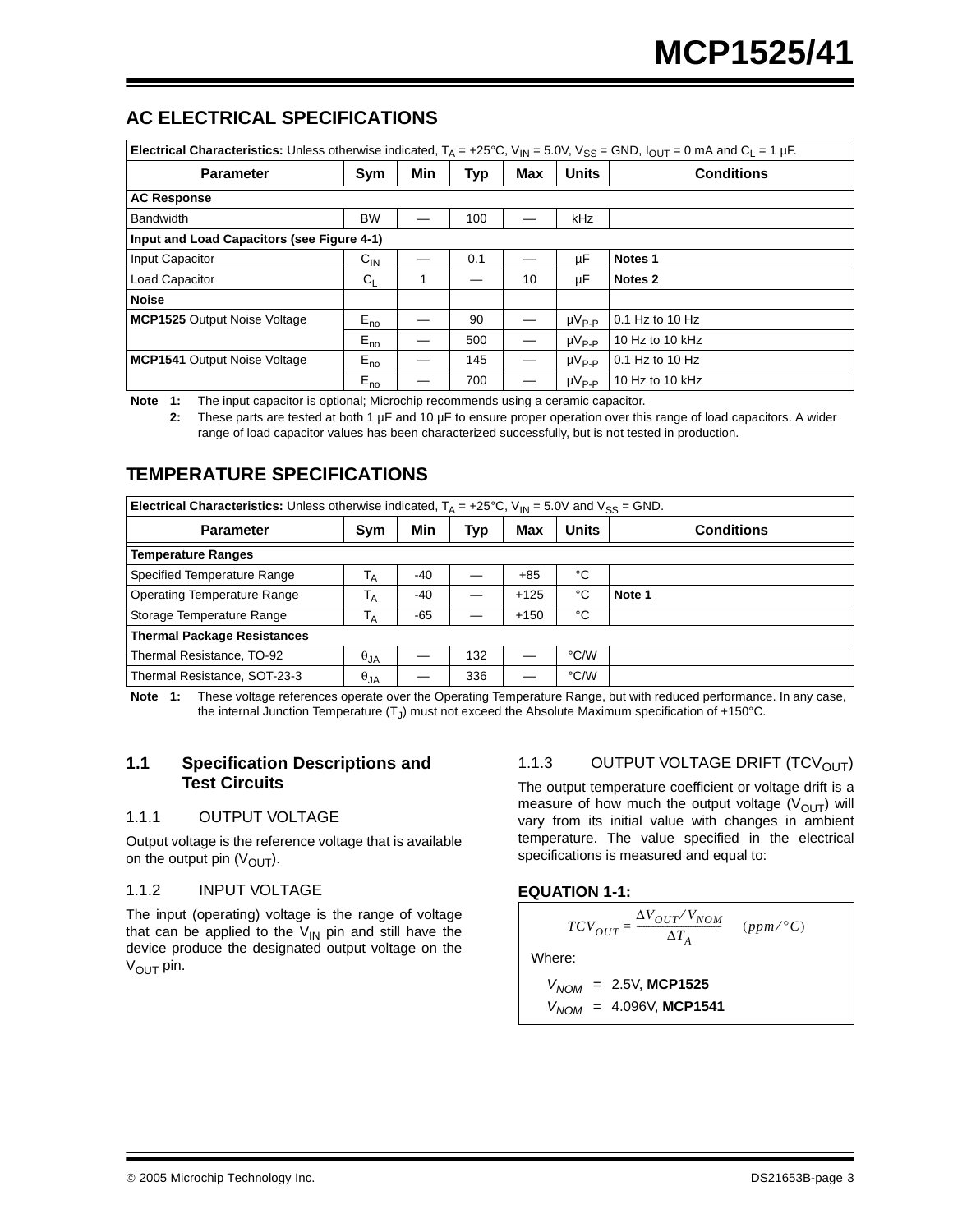# 1.1.4 DROPOUT VOLTAGE

The dropout voltage of these devices is measured by reducing  $V_{1N}$  to the point where the output drops by 1%. Under these conditions the dropout voltage is equal to:

#### **EQUATION 1-2:**

$$
V_{DROP} = V_{IN} - V_{OUT}
$$

The dropout voltage is affected by ambient temperature and load current.

In [Figure 2-18,](#page-6-0) the dropout voltage is shown over a negative and positive range of output current. For currents above zero milliamps, the dropout voltage is positive. In this case, the voltage reference is primarily powered by  $V_{IN}$ . With output currents below zero milliamps, the dropout voltage is negative. As the output current becomes more negative, the input current  $(I_{IN})$  reduces. Under this condition, the output current begins to provide the needed power to the voltage reference.

#### 1.1.5 LINE REGULATION

Line regulation is a measure of the change in output voltage ( $V_{\text{OUT}}$ ) as a function of a change in the input voltage (V<sub>IN</sub>). This is expressed as  $\Delta V_{\text{OUT}}/\Delta V_{\text{IN}}$  and is measured in either  $\mu$ V/V or ppm. For example, a 1  $\mu$ V change in  $V_{\text{OUT}}$  caused by a 500 mV change in  $V_{\text{IN}}$ would net a  $\Delta V_{\text{OUT}}/\Delta V_{\text{IN}}$  of 2 µV/V, or 2 ppm.

# 1.1.6 LOAD REGULATION  $(\Delta V_{\text{OUT}}/\Delta I_{\text{OUT}})$

Load regulation is a measure of the change in the output voltage ( $V_{\text{OUT}}$ ) as a function of the change in output current  $(I<sub>OUT</sub>)$ . Load regulation is usually measured in mV/mA.

#### 1.1.7 INPUT CURRENT

The input current (operating current) is the current that sinks from  $V_{IN}$  to  $V_{SS}$  without a load current on the output pin. This current is affected by temperature and the output current.

#### 1.1.8 INPUT VOLTAGE REJECTION RATIO

The Input Voltage Rejection Ratio (IVRR) is a measure of the change in output voltage versus the change in input voltage over frequency, as shown in [Figure 2-7](#page-5-0). The calculation used for this plot is:

#### **EQUATION 1-3:**

 $\textit{IVRR} = 20 \log \frac{V_{IN}}{V}$  $= 20log \left| \frac{Y_{IN}}{V_{OUT}} \right|$  *(dB)* 

# 1.1.9 LONG-TERM OUTPUT STABILITY

The long-term output stability is measured by exposing the devices to an ambient temperature of 125°C ([Figure 2-9\)](#page-5-1) while configured in the circuit shown in [Figure 1-1.](#page-3-0) In this test, all electrical specifications of the devices are measured periodically at +25°C.



<span id="page-3-0"></span>*FIGURE 1-1: Dynamic Life Test Configuration.*

#### <span id="page-3-1"></span>1.1.10 OUTPUT VOLTAGE HYSTERESIS

The output voltage hysteresis is a measure of the output voltage error once the powered devices are cycled over the entire operating temperature range. The amount of hysteresis can be quantified by measuring the change in the +25°C output voltage after temperature excursions from +25°C to +85°C to +25°C and also from +25°C to -40°C to +25°C.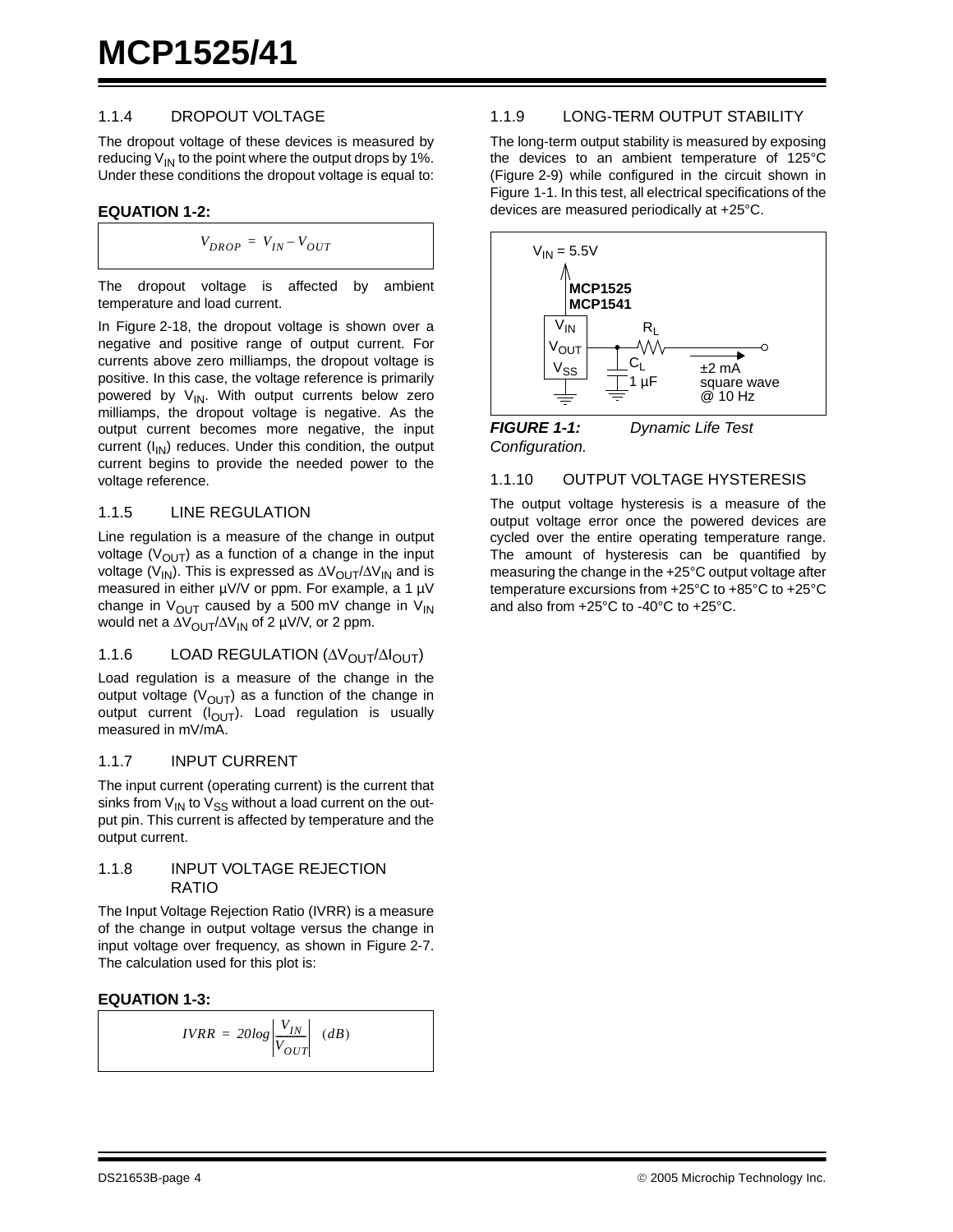# <span id="page-4-0"></span>**2.0 TYPICAL PERFORMANCE CURVES**

**Note:** The graphs and tables provided following this note are a statistical summary based on a limited number of samples and are provided for informational purposes only. The performance characteristics listed herein are not tested or guaranteed. In some graphs or tables, the data presented may be outside the specified operating range (e.g., outside specified power supply range) and therefore outside the warranted range.









*FIGURE 2-2: Load Regulation vs. Ambient Temperature.*



*Temperature.*

*FIGURE 2-3: Input Current vs. Ambient* 



*Temperature.*

*FIGURE 2-4: Line Regulation vs. Ambient* 



*Frequency.*

*FIGURE 2-5: Output Impedance vs.* 



*FIGURE 2-6: Output Noise Voltage Density vs. Frequency.*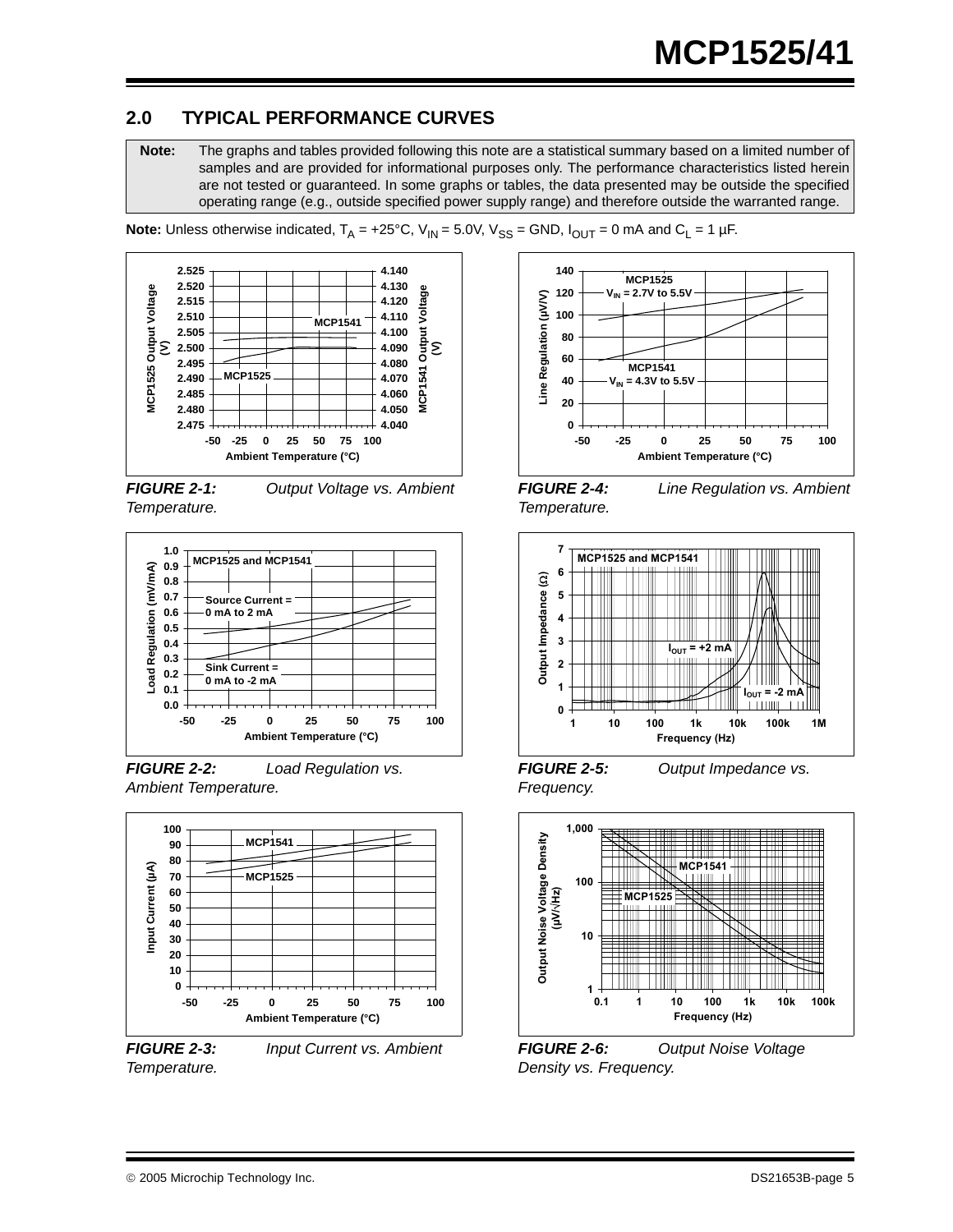# **MCP1525/41**

**Note:** Unless otherwise indicated,  $T_A = +25^\circ C$ ,  $V_{IN} = 5.0V$ ,  $V_{SS} = GND$ ,  $I_{OUT} = 0$  mA and  $C_L = 1 \mu F$ .



<span id="page-5-0"></span>



*FIGURE 2-8: Output Voltage vs. Input Voltage.*



<span id="page-5-1"></span>*FIGURE 2-9: Output Voltage Aging vs. Time (MCP1525 Device Life Test data)*.



*FIGURE 2-10: MCP1541 Output Voltage vs. Output Current.*



*FIGURE 2-11: MCP1525 Output Voltage vs. Output Current.*



*FIGURE 2-12: Maximum Load Current vs. Input Voltage*.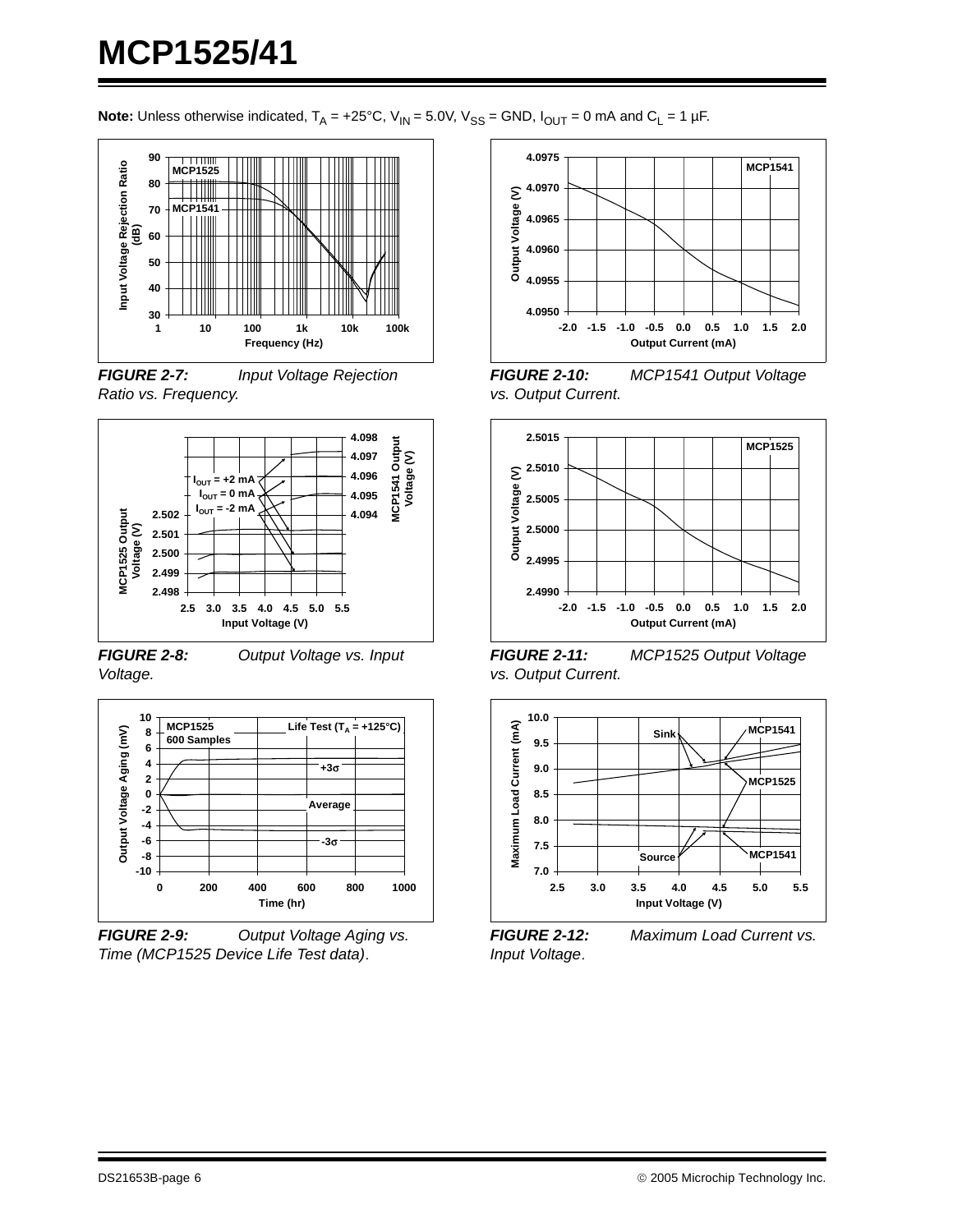**Note:** Unless otherwise indicated,  $T_A = +25^\circ C$ ,  $V_{IN} = 5.0V$ ,  $V_{SS} = GND$ ,  $I_{OUT} = 0$  mA and  $C_L = 1 \mu F$ .







*FIGURE 2-14: MCP1541 0.1 Hz to 10 Hz Output Noise.*



*FIGURE 2-15: Turn-on Transient Time.*



*FIGURE 2-16: MCP1525 Load Transient Response.*



*FIGURE 2-17: MCP1525 Line Transient Response.*



<span id="page-6-0"></span>*FIGURE 2-18: Dropout Voltage vs. Output Current.*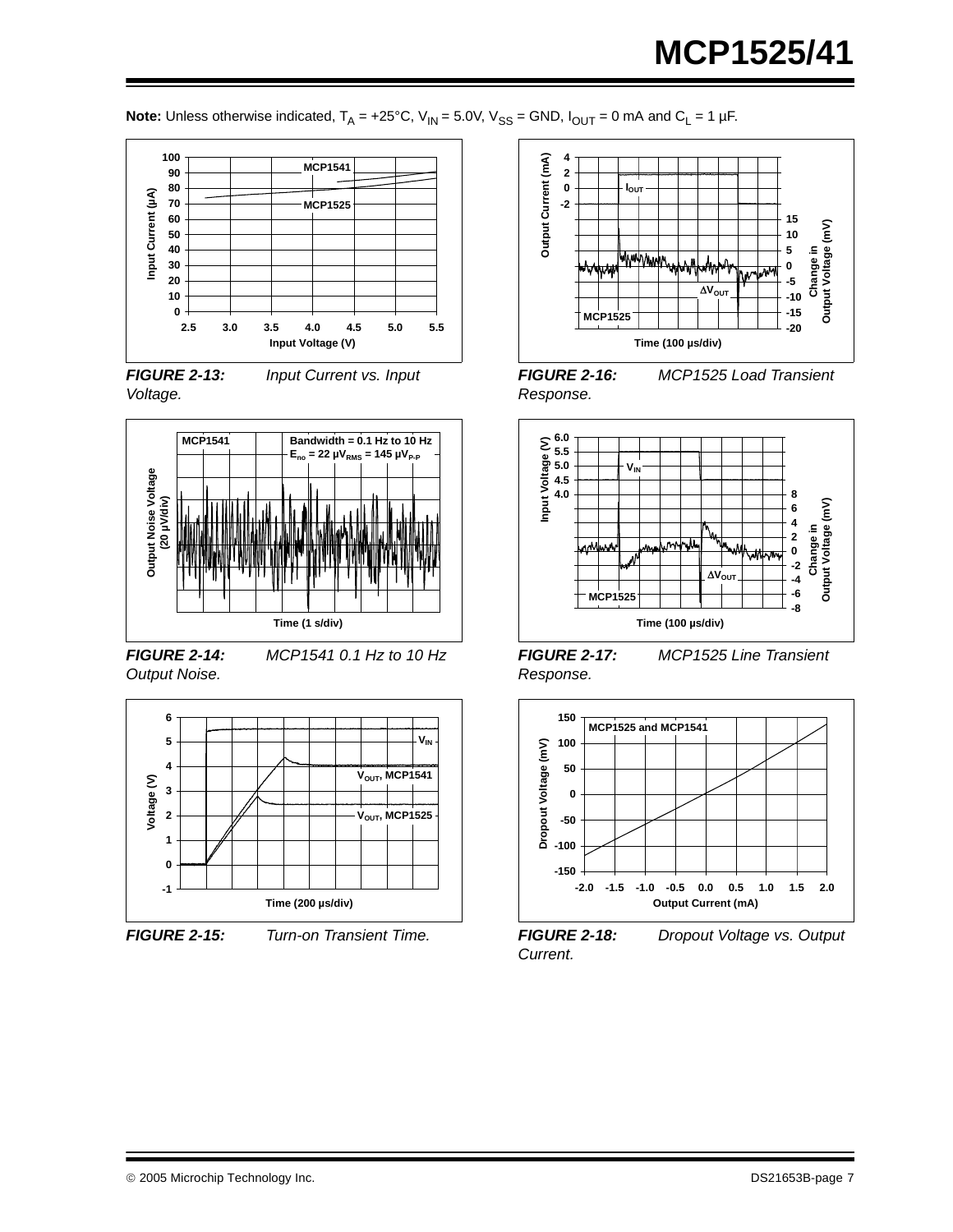# <span id="page-7-1"></span>**3.0 PIN DESCRIPTIONS**

Descriptions of the pins are listed in [Table 3-1](#page-7-0).

#### <span id="page-7-0"></span>**TABLE 3-1: PIN FUNCTION TABLE.**

| <b>MCP1525, MCP1541</b><br>$(TO-92-3)$ | <b>MCP1525, MCP1541</b><br>$(SOT-23-3)$ | Symbol           | <b>Description</b>                       |
|----------------------------------------|-----------------------------------------|------------------|------------------------------------------|
|                                        |                                         | $V_{IN}$         | Input Voltage (or Positive Power Supply) |
|                                        |                                         | V <sub>ΩUT</sub> | Output Voltage (or Reference Voltage)    |
|                                        |                                         | $V_{SS}$         | Ground (or Negative Power Supply)        |

# **3.1** Input Voltage (V<sub>IN</sub>)

 $V_{IN}$  functions as the positive power supply input (or operating input). An optional 0.1 µF ceramic capacitor can be placed at this pin if the input voltage is too noisy; it needs to be within 5 mm of this pin. The input voltage needs to be at least 0.2V higher than the output voltage for normal operation.

# **3.2** Output Voltage (V<sub>OUT</sub>)

 $V<sub>OUT</sub>$  is an accurate reference voltage output. It can source and sink small currents, and has a low output impedance. A load capacitor between 1 µF and 10 µF needs to be located within 5 mm of this pin.

# 3.3 Ground (V<sub>SS</sub>)

Normally connected directly to ground. It can be placed at another voltage as long as all of the voltages shift with it, and proper bypassing is observed.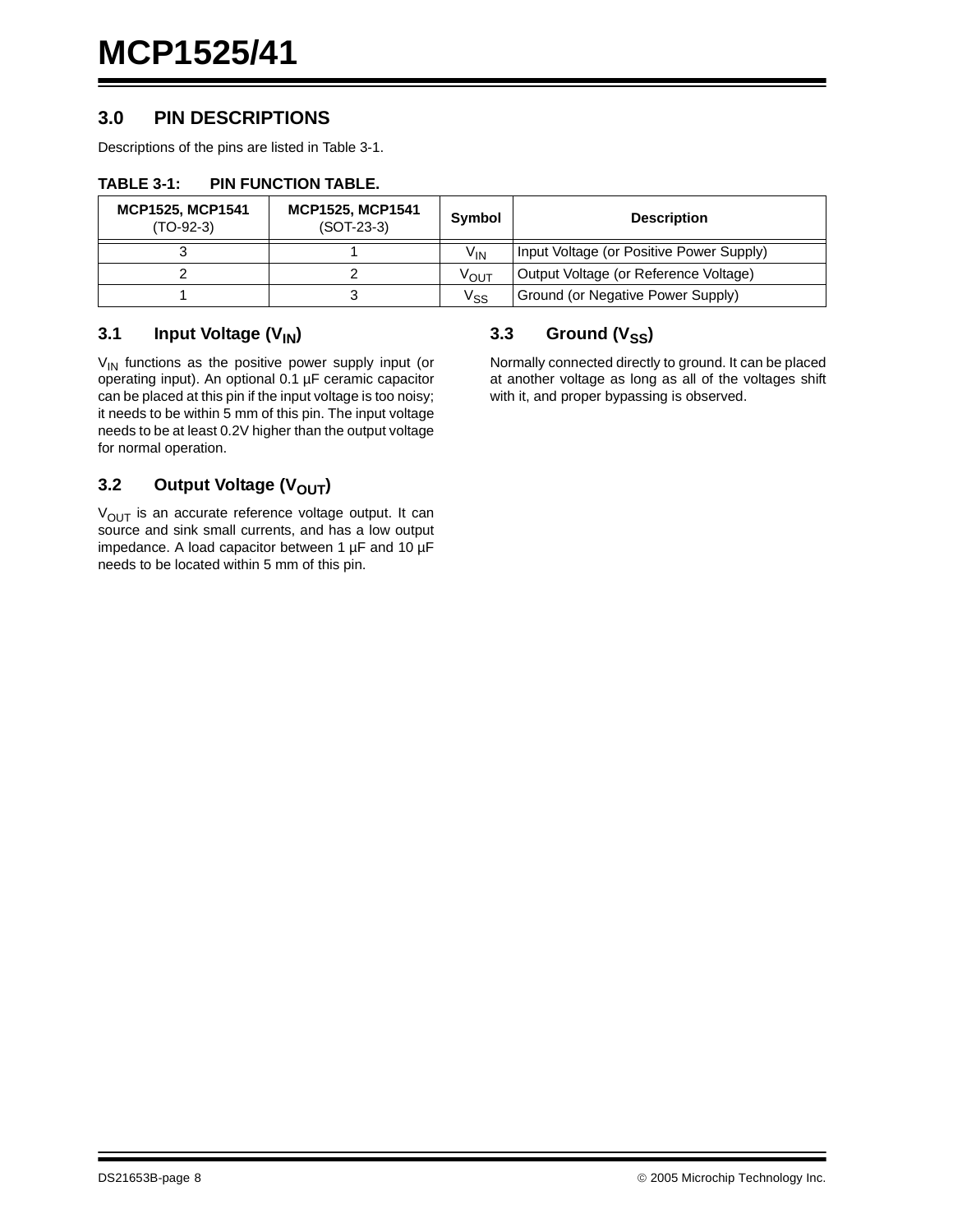# **4.0 APPLICATIONS INFORMATION**

# **4.1 Application Tips**

#### 4.1.1 BASIC CIRCUIT CONFIGURATION

The MCP1525 and MCP1541 voltage reference devices should be applied as shown in [Figure 4-1](#page-8-0) in all applications.





<span id="page-8-0"></span>*FIGURE 4-1: Basic Circuit Configuration.*

As shown in [Figure 4-1](#page-8-0), the input voltage is connected to the device at the  $V_{1N}$  input, with an optional 0.1  $\mu$ F ceramic capacitor. This capacitor would be required if the input voltage has excess noise. A 0.1 µF capacitor would reject input voltage noise at approximately 1 to 2 MHz. Noise below this frequency will be amply rejected by the input voltage rejection of the voltage reference. Noise at frequencies above 2 MHz will be beyond the bandwidth of the voltage reference and, consequently, not transmitted from the input pin through the device to the output.

The load capacitance  $(C_1)$  is required in order to stabilize the voltage reference; see **[Section 4.1.3](#page-8-1) ["Load Capacitor"](#page-8-1)**.

# 4.1.2 INPUT (BYPASS) CAPACITOR

The MCP1525 and MCP1541 voltage references do not require an input capacitor across  $V_{IN}$  to  $V_{SS}$ . However, for added stability and input voltage transient noise reduction, a 0.1 µF ceramic capacitor is recommended, as shown in [Figure 4-1.](#page-8-0) This capacitor should be close to the device (within 5 mm of the pin).

# <span id="page-8-1"></span>4.1.3 LOAD CAPACITOR

The output capacitor from  $V_{\text{OUT}}$  to  $V_{SS}$  acts as a frequency compensation for the references and cannot be omitted. Use load capacitors between 1 µF and 10 µF to compensate these devices. A 10 µF output capacitor has slightly better noise, and provides additional charge for fast load transients, when compared to a 1 µF output capacitor. This capacitor should be close to the device (within 5 mm of the pin).

### 4.1.4 PRINTED CIRCUIT BOARD LAYOUT CONSIDERATIONS

Mechanical stress due to Printed Circuit Board (PCB) mounting can cause the output voltage to shift from its initial value. Devices in the SOT-23-3 package are generally more prone to assembly stress than devices in the TO-92 package. To reduce stress-related output voltage shifts, mount the reference on low-stress areas of the PCB (i.e., away from PCB edges, screw holes and large components).

# 4.1.5 OUTPUT FILTERING

If the noise at the output of these voltage references is too high for the particular application, it can be easily filtered with an external RC filter and op amp buffer. The op amp's input and output voltage ranges need to include the reference output voltage.



<span id="page-8-2"></span>

| <b>FIGURE 4-2:</b> | <b>Output Noise-Reducing</b> |
|--------------------|------------------------------|
| Filter.            |                              |

The RC filter values are selected for a desired cutoff frequency:

# **EQUATION 4-1:**

$$
f_C = \frac{1}{2\pi R_{FIL} C_{FIL}}
$$

The values that are shown in [Figure 4-2](#page-8-2) (10 k $\Omega$  and 1 µF) will create a first-order, low-pass filter at the output of the amplifier. The cutoff frequency of this filter is 15.9 Hz, and the attenuation slope is 20 dB/decade. The MCP6021 amplifier isolates the loading of this lowpass filter from the remainder of the application circuit. This amplifier also provides additional drive, with a faster response time than the voltage reference.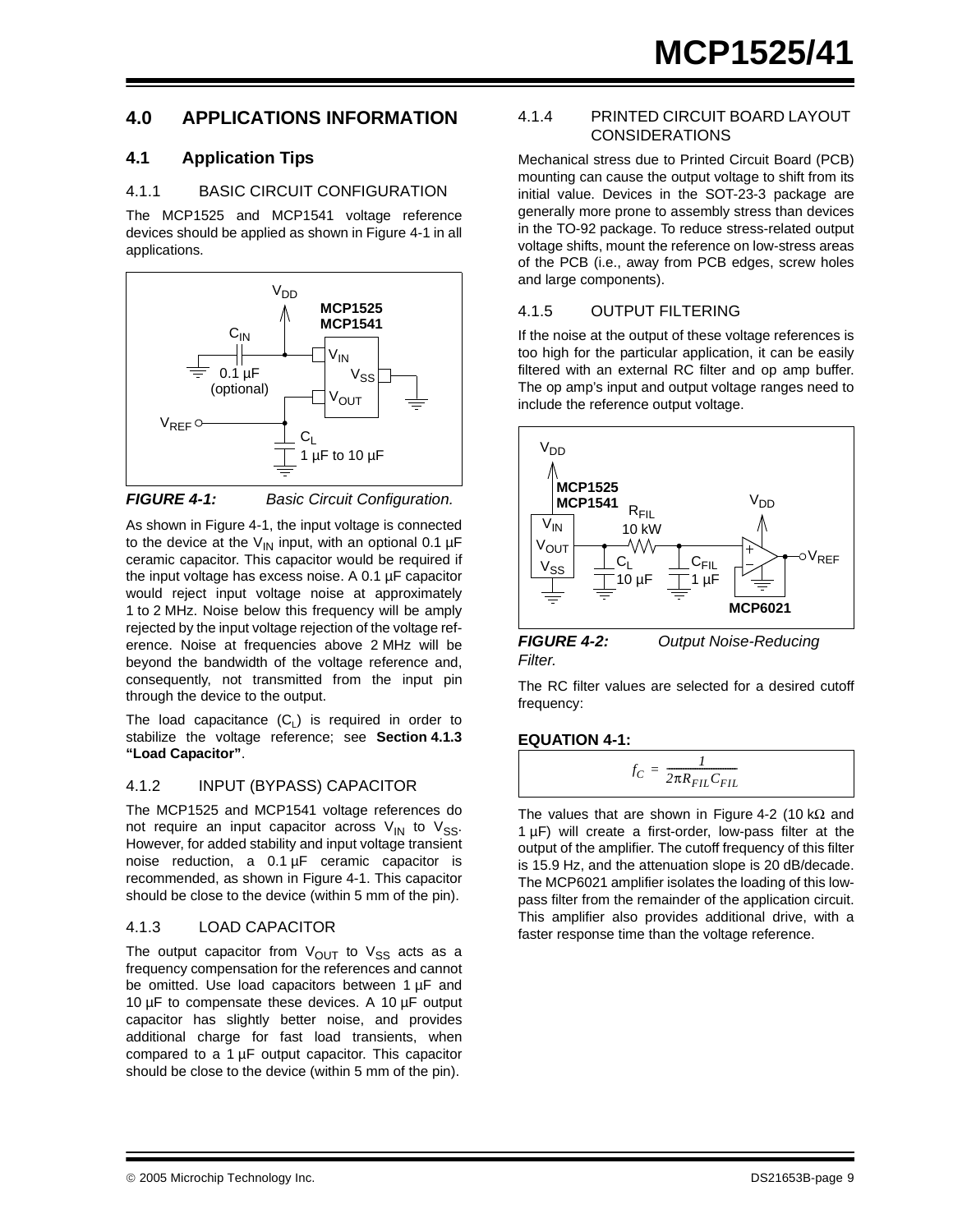# **4.2 Typical Application Circuits**

# 4.2.1 NEGATIVE VOLTAGE REFERENCE

A negative precision voltage reference can be generated by using the MCP1525 or MCP1541 in the configuration shown in [Figure 4-3.](#page-9-0)



<span id="page-9-0"></span>

In this circuit, the voltage inversion is implemented using the MCP606 and two equal resistors. The voltage at the output of the MCP1525 or MCP1541 voltage reference drives  $R_1$ , which is connected to the inverting input of the MCP606 amplifier. Since the non-inverting input of the amplifier is biased to ground, the inverting input will also be close to ground potential. The second 10 kΩ resistor is placed around the feedback loop of the amplifier. Since the inverting input of the amplifier is high-impedance, the current generated through  $R_1$  will also flow through  $R<sub>2</sub>$ . As a consequence, the output voltage of the amplifier is equal to -2.5V for the MCP1525 and -4.1V for the MCP1541.

# 4.2.2 A/D CONVERTER REFERENCE

The MCP1525 and MCP1541 were carefully designed to provide a voltage reference for Microchip's 10-bit and 12-bit families of ADCs. The circuit shown in [Figure 4-4](#page-9-1) shows a MCP1541 configured to provide the reference to the MCP3201, a 12-bit ADC.





<span id="page-9-1"></span>*FIGURE 4-4: ADC Reference Circuit.*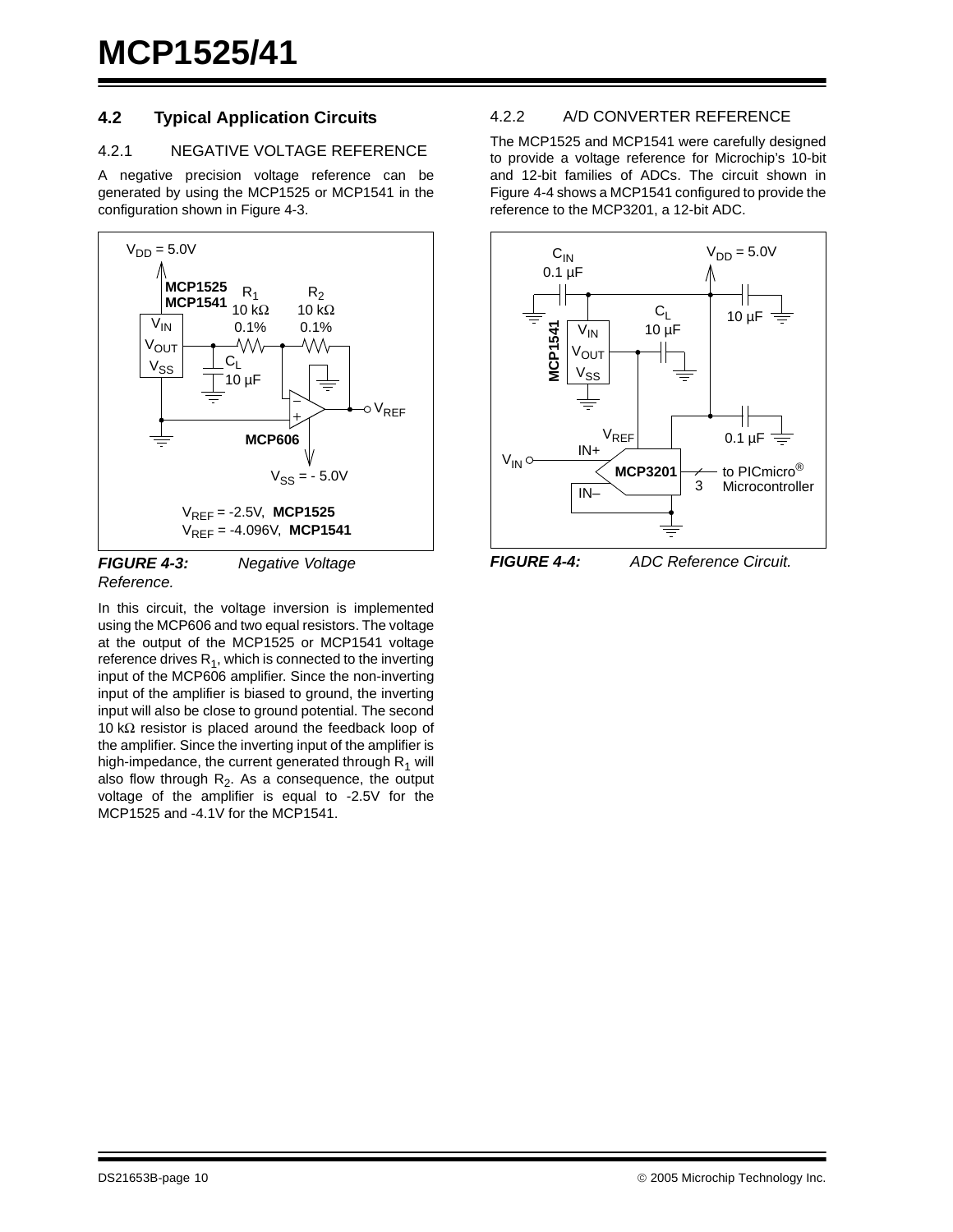# <span id="page-10-0"></span>**5.0 PACKAGING INFORMATION**

# **5.1 Package Marking Information**

### **3-Lead TO-92 (Leaded)**



#### **3-Lead TO-92 (Lead Free)**



**3-Lead SOT-23-3**



| <b>Device</b>  | I-Temp<br>Code | VA25 |
|----------------|----------------|------|
| <b>MCP1525</b> | VANN           |      |
| <b>MCP1541</b> | VBNN           |      |

**Note:** Applies to 3-Lead SOT-23.









**Example:**



**Legend:** XX...X Customer-specific information<br>Y Year code (last digit of calenda Y Year code (last digit of calendar year)<br>YY Year code (last 2 digits of calendar ye YY Year code (last 2 digits of calendar year)<br>WW Week code (week of January 1 is week ' WW Week code (week of January 1 is week '01')<br>NNN Alphanumeric traceability code Alphanumeric traceability code Pb-free JEDEC designator for Matte Tin (Sn) \* This package is Pb-free. The Pb-free JEDEC designator ((e3)) can be found on the outer packaging for this package. **Note**: In the event the full Microchip part number cannot be marked on one line, it will be carried over to the next line, thus limiting the number of available characters for customer-specific information.  $(e3)$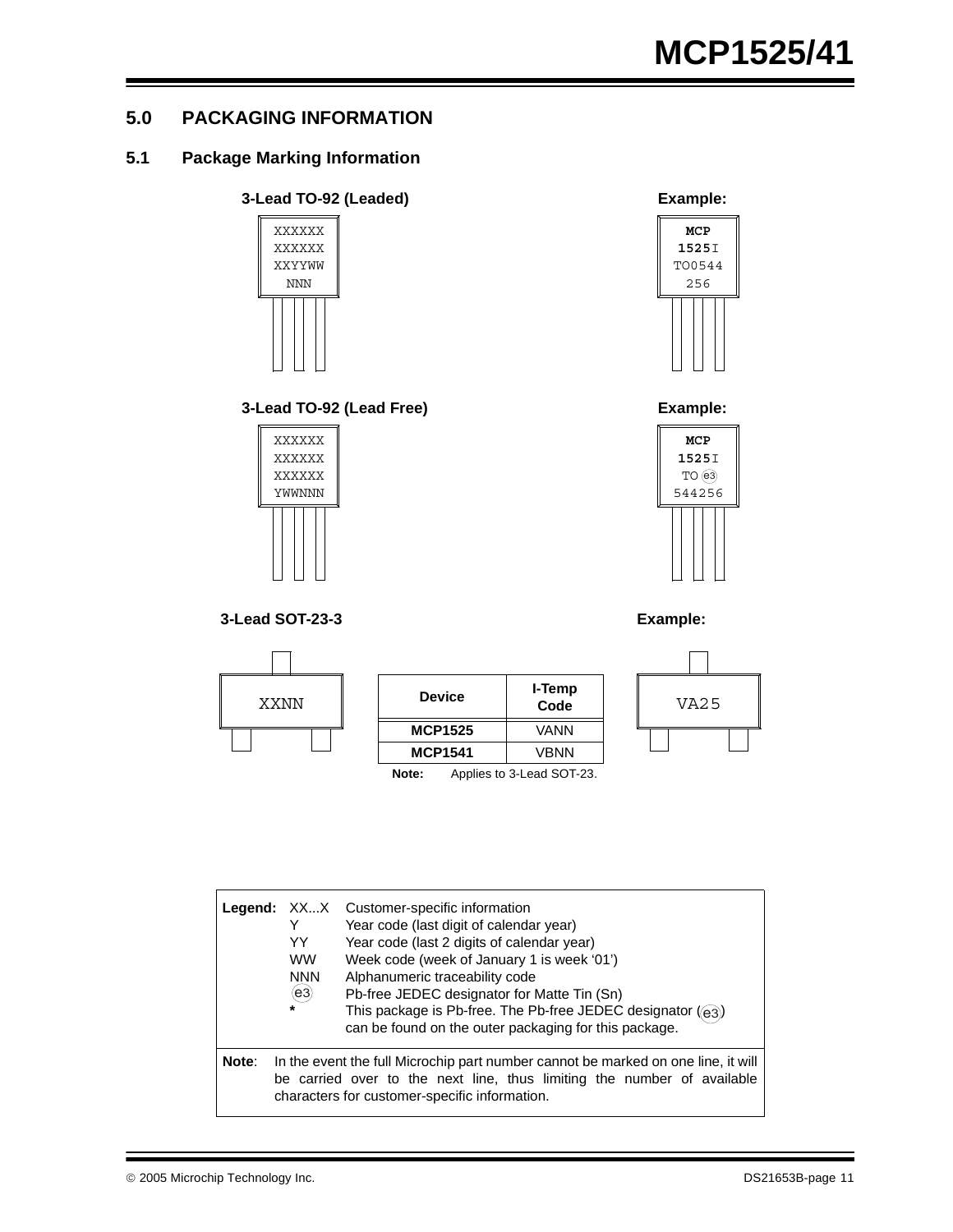**3-Lead Plastic Transistor Outline (TO) (TO-92)**



|                         | <b>Units</b> | INCHES*    |            |            | <b>MILLIMETERS</b> |            |            |
|-------------------------|--------------|------------|------------|------------|--------------------|------------|------------|
| <b>Dimension Limits</b> |              | <b>MIN</b> | <b>NOM</b> | <b>MAX</b> | <b>MIN</b>         | <b>NOM</b> | <b>MAX</b> |
| Number of Pins          | n            |            |            |            |                    |            |            |
| Pitch                   | p            |            | .050       |            |                    | 1.27       |            |
| Bottom to Package Flat  | A            | .130       | .143       | .155       | 3.30               | 3.62       | 3.94       |
| Overall Width           | E1           | .175       | .186       | .195       | 4.45               | 4.71       | 4.95       |
| Overall Length          | D            | .170       | .183       | .195       | 4.32               | 4.64       | 4.95       |
| Molded Package Radius   | R            | .085       | .090       | .095       | 2.16               | 2.29       | 2.41       |
| Tip to Seating Plane    |              | .500       | .555       | .610       | 12.70              | 14.10      | 15.49      |
| <b>Lead Thickness</b>   | c            | .014       | .017       | .020       | 0.36               | 0.43       | 0.51       |
| Lead Width              | B            | .016       | .019       | .022       | 0.41               | 0.48       | 0.56       |
| Mold Draft Angle Top    | $\alpha$     | 4          | 5          | 6          | 4                  | 5          | 6          |
| Mold Draft Angle Bottom | β            |            | 3          | 4          | າ                  | 3          | 4          |

\*Controlling Parameter

Notes:

Dimensions D and E1 do not include mold flash or protrusions. Mold flash or protrusions shall not exceed .010" (0.254mm) per side.

JEDEC Equivalent: TO-92

Drawing No. C04-101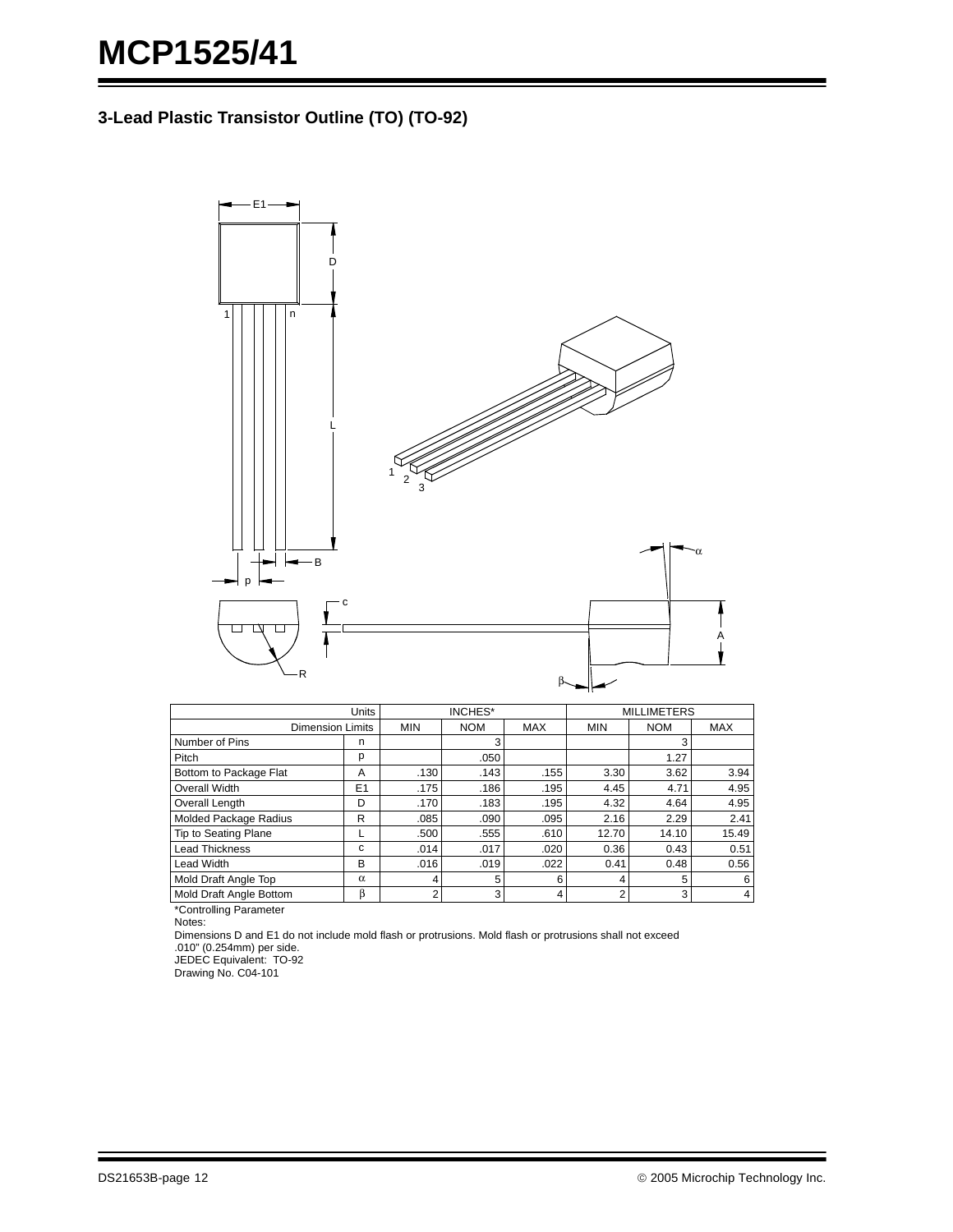# **3-Lead Plastic Small Outline Transistor (TT) (SOT23)**







|                            | <b>Units</b>   | INCHES*    |            |            | <b>MILLIMETERS</b> |            |            |
|----------------------------|----------------|------------|------------|------------|--------------------|------------|------------|
| <b>Dimension Limits</b>    |                | <b>MIN</b> | <b>NOM</b> | <b>MAX</b> | <b>MIN</b>         | <b>NOM</b> | <b>MAX</b> |
| Number of Pins             | n              |            |            |            |                    |            |            |
| Pitch                      | р              |            | .038       |            |                    | 0.96       |            |
| Outside lead pitch (basic) | p1             |            | .076       |            |                    | 1.92       |            |
| <b>Overall Height</b>      | A              | .035       | .040       | .044       | 0.89               | 1.01       | 1.12       |
| Molded Package Thickness   | A <sub>2</sub> | .035       | .037       | .040       | 0.88               | 0.95       | 1.02       |
| Standoff §                 | A <sub>1</sub> | .000       | .002       | .004       | 0.01               | 0.06       | 0.10       |
| Overall Width              | E              | .083       | .093       | .104       | 2.10               | 2.37       | 2.64       |
| Molded Package Width       | E1             | .047       | .051       | .055       | 1.20               | 1.30       | 1.40       |
| Overall Length             | D              | .110       | .115       | .120       | 2.80               | 2.92       | 3.04       |
| Foot Length                | L              | .014       | .018       | .022       | 0.35               | 0.45       | 0.55       |
| Foot Angle                 | φ              | 0          | 5          | 10         | $\Omega$           | 5          | 10         |
| <b>Lead Thickness</b>      | c              | .004       | .006       | .007       | 0.09               | 0.14       | 0.18       |
| Lead Width                 | B              | .015       | .017       | .020       | 0.37               | 0.44       | 0.51       |
| Mold Draft Angle Top       | $\alpha$       | 0          | 5          | 10         | 0                  | 5          | 10         |
| Mold Draft Angle Bottom    | β              | 0          | 5          | 10         | 0                  | 5          | 10         |

\* Controlling Parameter

§ Significant Characteristic

Notes:

Dimensions D and E1 do not include mold flash or protrusions. Mold flash or protrusions shall not exceed .010" (0.254mm) per side.

JEDEC Equivalent: TO-236 Drawing No. C04-104

© 2005 Microchip Technology Inc. DS21653B-page 13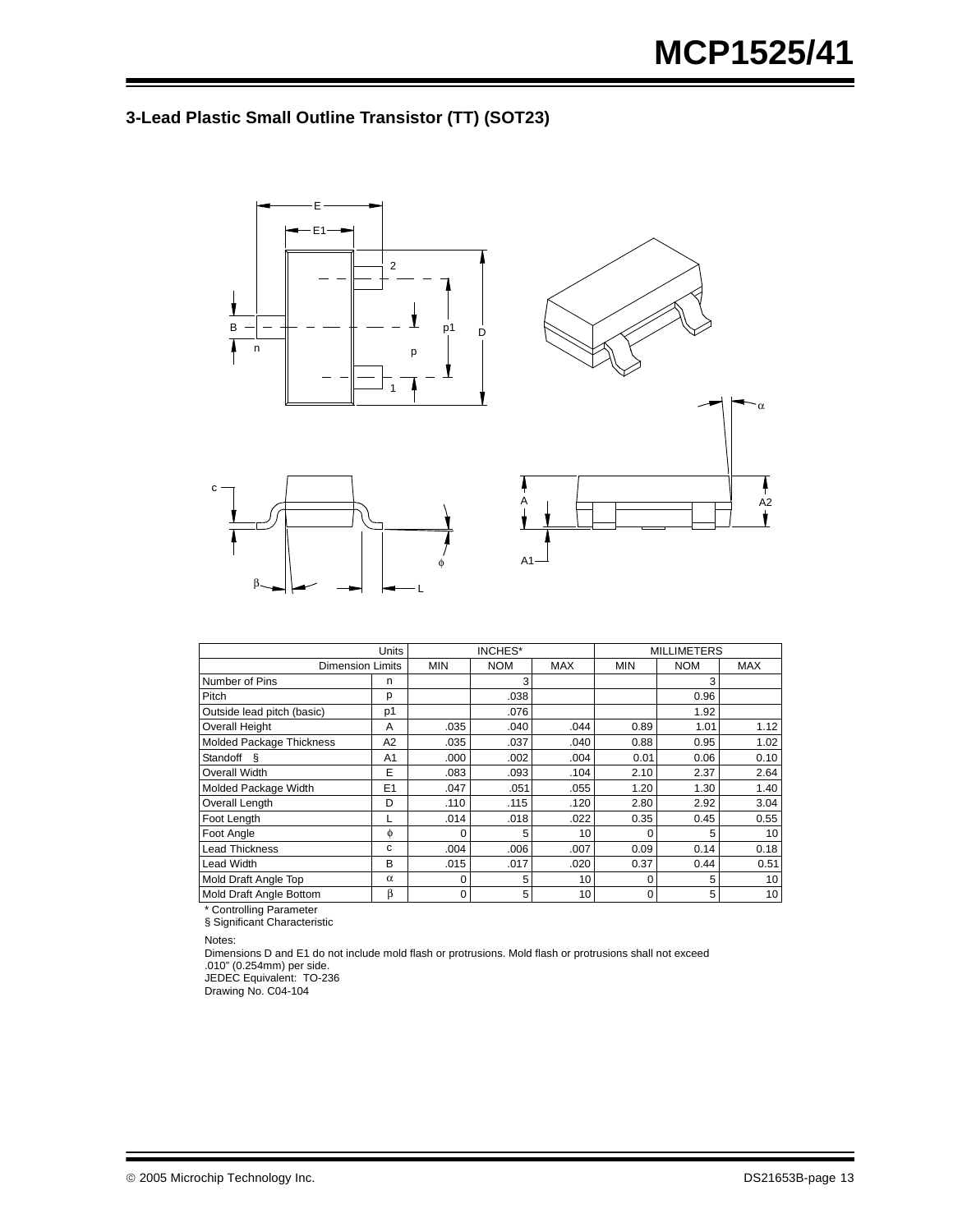**NOTES:**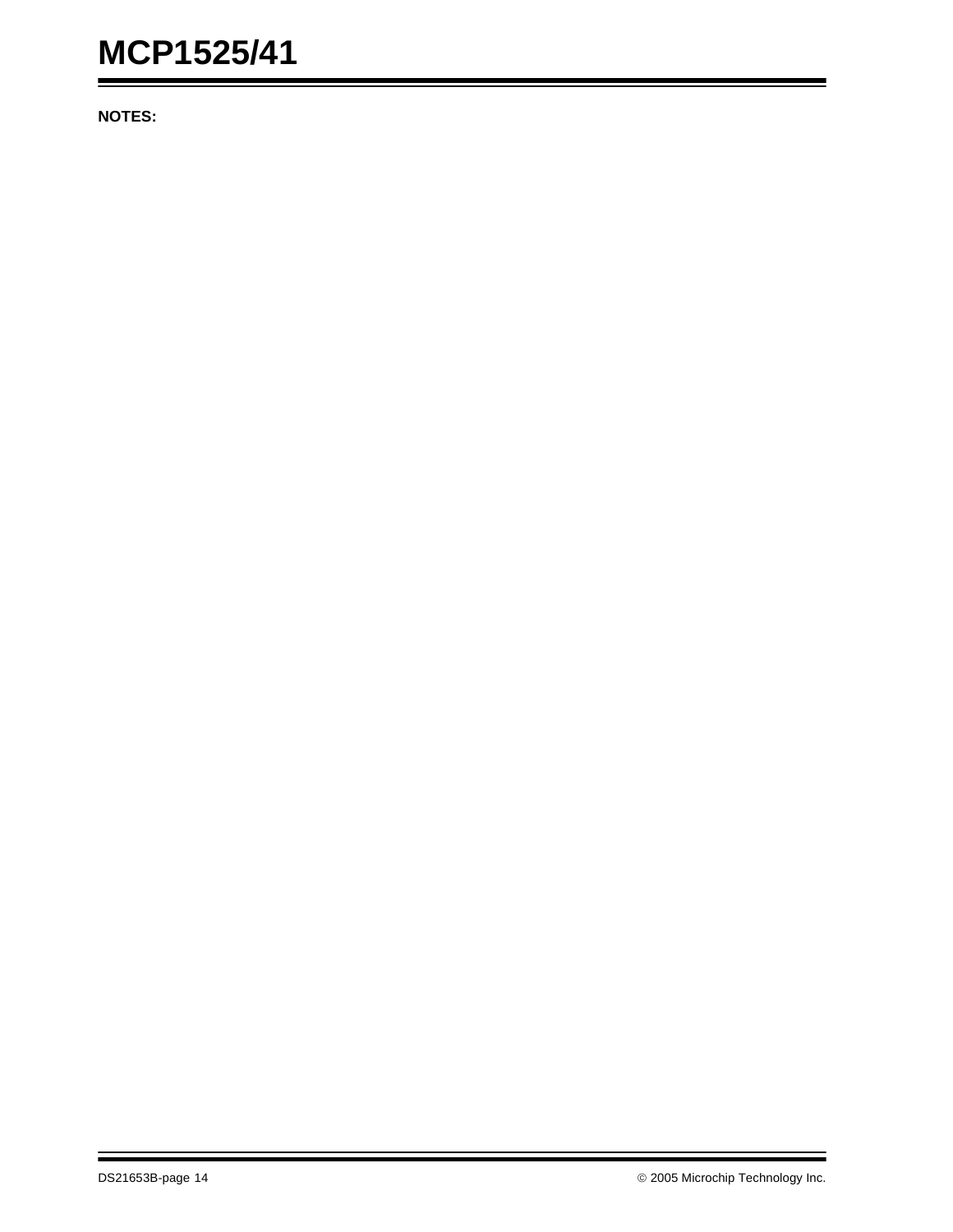# <span id="page-14-0"></span>**APPENDIX A: REVISION HISTORY**

# **Revision B (February 2005)**

The following is the list of modifications:

- 1. Added bandwidth and capacitor specifications (**[Section 1.0 "Electrical Characteristics"](#page-1-2)**).
- 2. Moved **[Section 1.1 "Specification Descrip](#page-2-3)[tions and Test Circuits"](#page-2-3)** to the specifications section (**[Section 1.0 "Electrical Characteris](#page-1-2)[tics"](#page-1-2)**).
- 3. Corrected plots in **[Section 2.0 "Typical Perfor](#page-4-0)[mance Curves"](#page-4-0)**.
- 4. Added **[Section 3.0 "Pin Descriptions"](#page-7-1)**.
- 5. Corrected package markings in **[Section 5.0 "Packaging Information"](#page-10-0)**.
- 6. Added **[Appendix A: "Revision History"](#page-14-0)**.

# **Revision A (July 2001)**

• Original Release of this Document.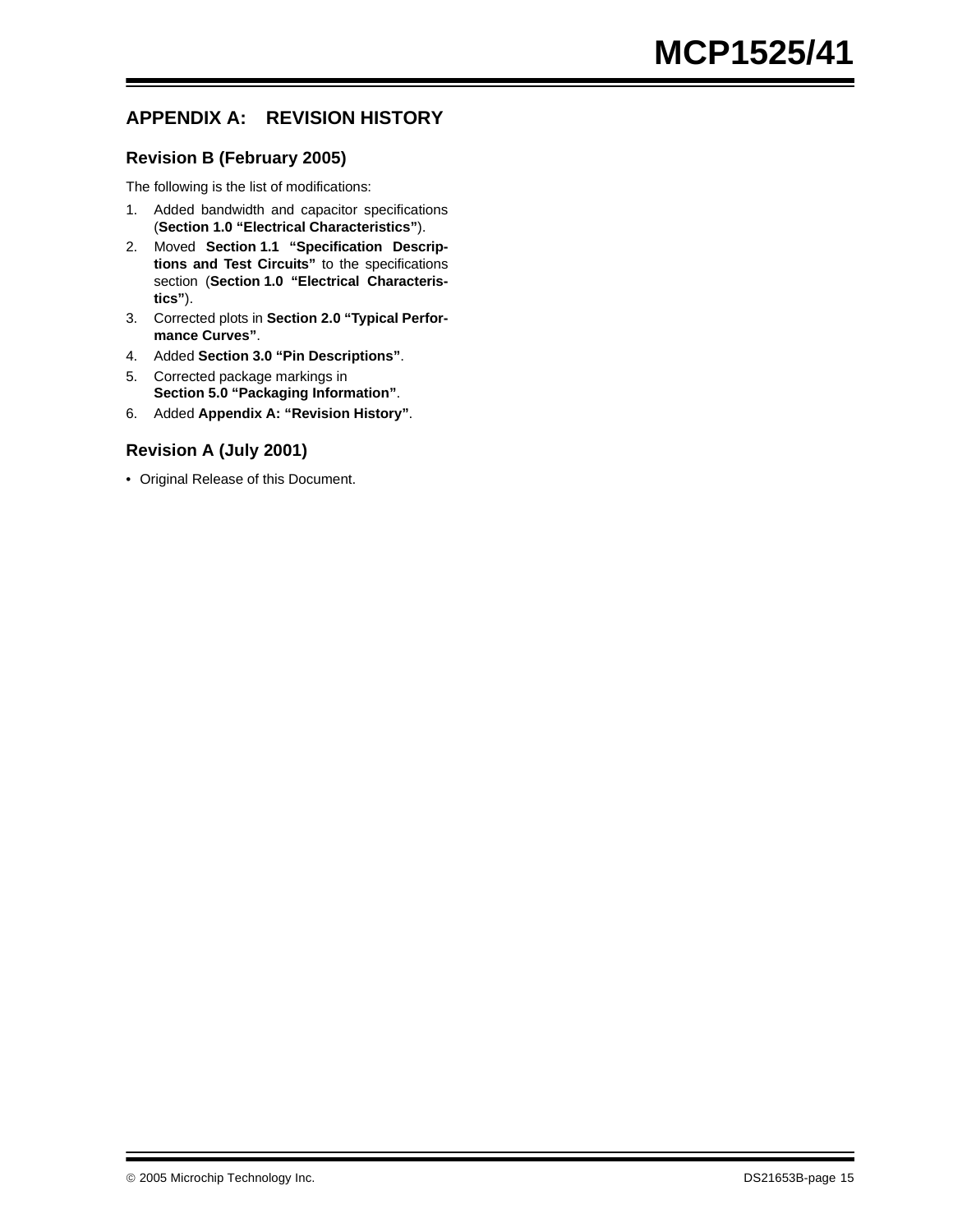**NOTES:**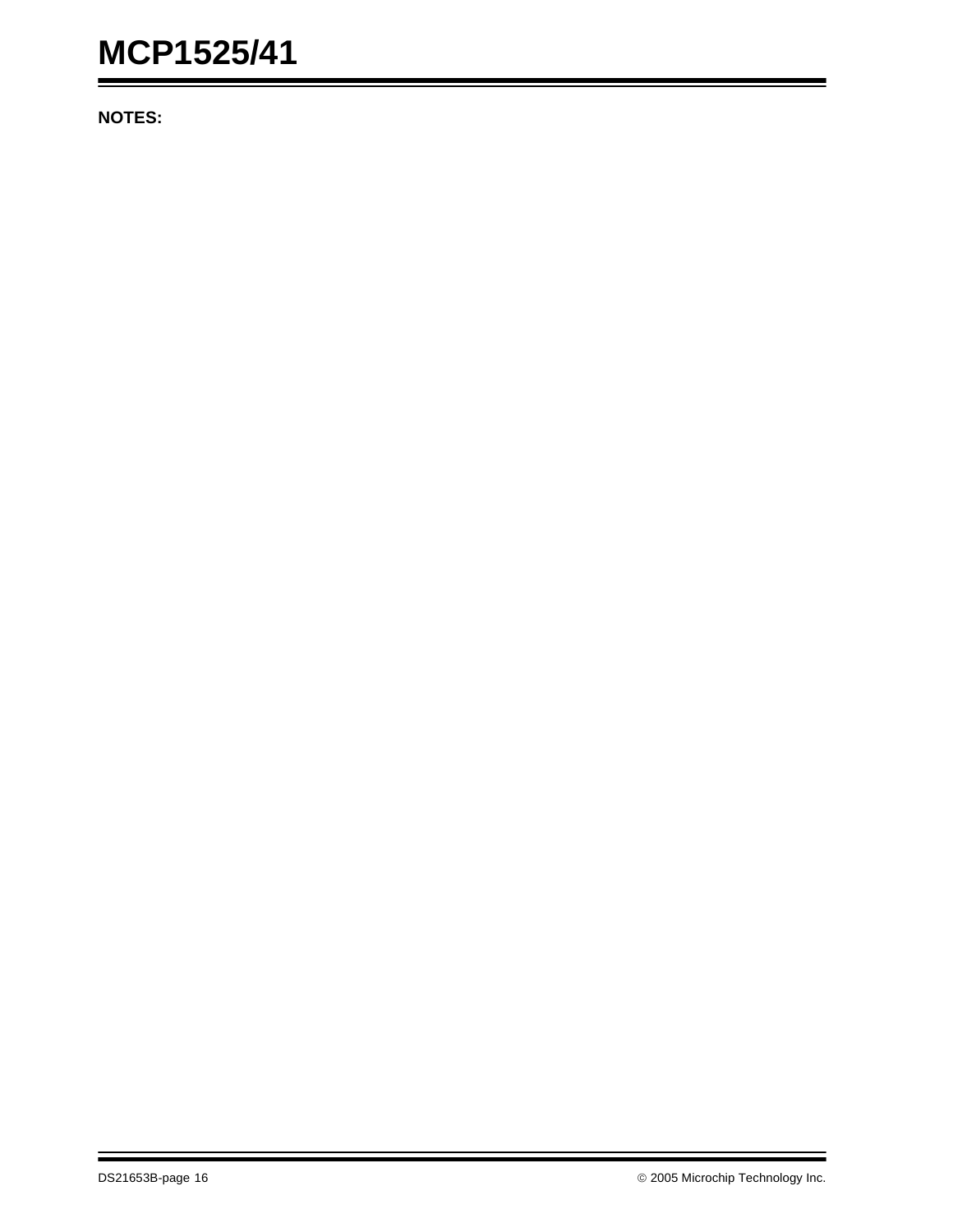# **PRODUCT IDENTIFICATION SYSTEM**

To order or obtain information, e.g., on pricing or delivery, refer to the factory or the listed sales office.

| <b>PART NO.</b>          | <u> IXX</u>                                                                                                 |    | Examples:      |                                                             |  |  |  |
|--------------------------|-------------------------------------------------------------------------------------------------------------|----|----------------|-------------------------------------------------------------|--|--|--|
| <b>Device</b>            | Package<br>Temperature<br>Range                                                                             | a) | MCP1525T-I/TT: | Tape and Reel,<br>Industrial Temperature,<br>SOT23 package. |  |  |  |
| Device                   | $= 2.5V$ Voltage Reference<br>MCP1525:                                                                      | b) | MCP1525-I/TO:  | Industrial Temperature,<br>TO-92 package.                   |  |  |  |
| <b>Temperature Range</b> | $= 4.096$ Voltage Reference<br>MCP1541:<br>$= -40^{\circ}$ C to $+85^{\circ}$ C                             | C) | MCP1541T-I/TT: | Tape and Reel,<br>Industrial Temperature,<br>SOT23 package. |  |  |  |
|                          |                                                                                                             | d) | MCP1541-I/TO:  | Industrial Temperature,<br>TO-92 package.                   |  |  |  |
| Package                  | TO-92, Plastic Transistor Outline, 3-Lead<br>то<br>$=$<br>= SOT23, Plastic Small Outline Transistor, 3-Lead |    |                |                                                             |  |  |  |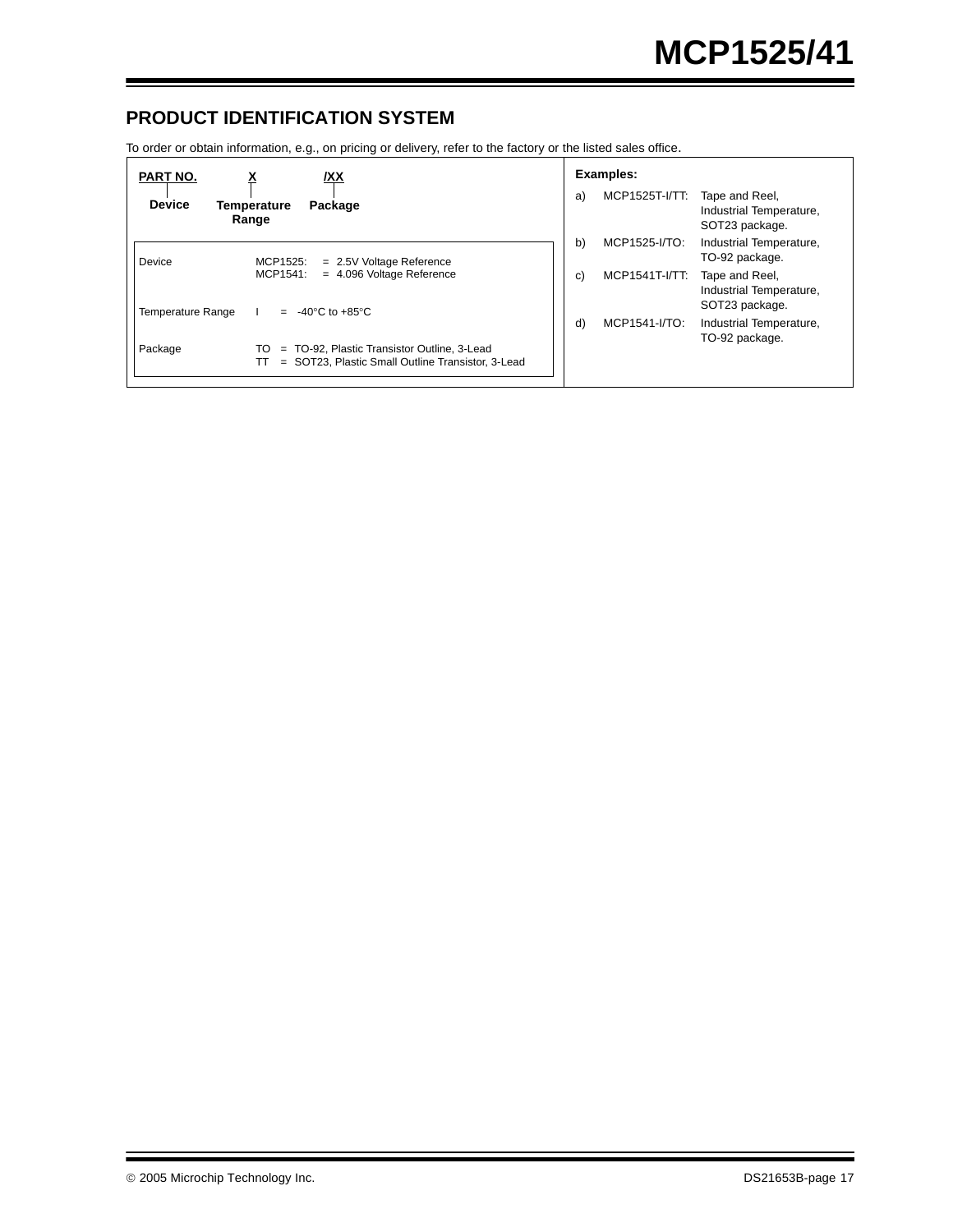**NOTES:**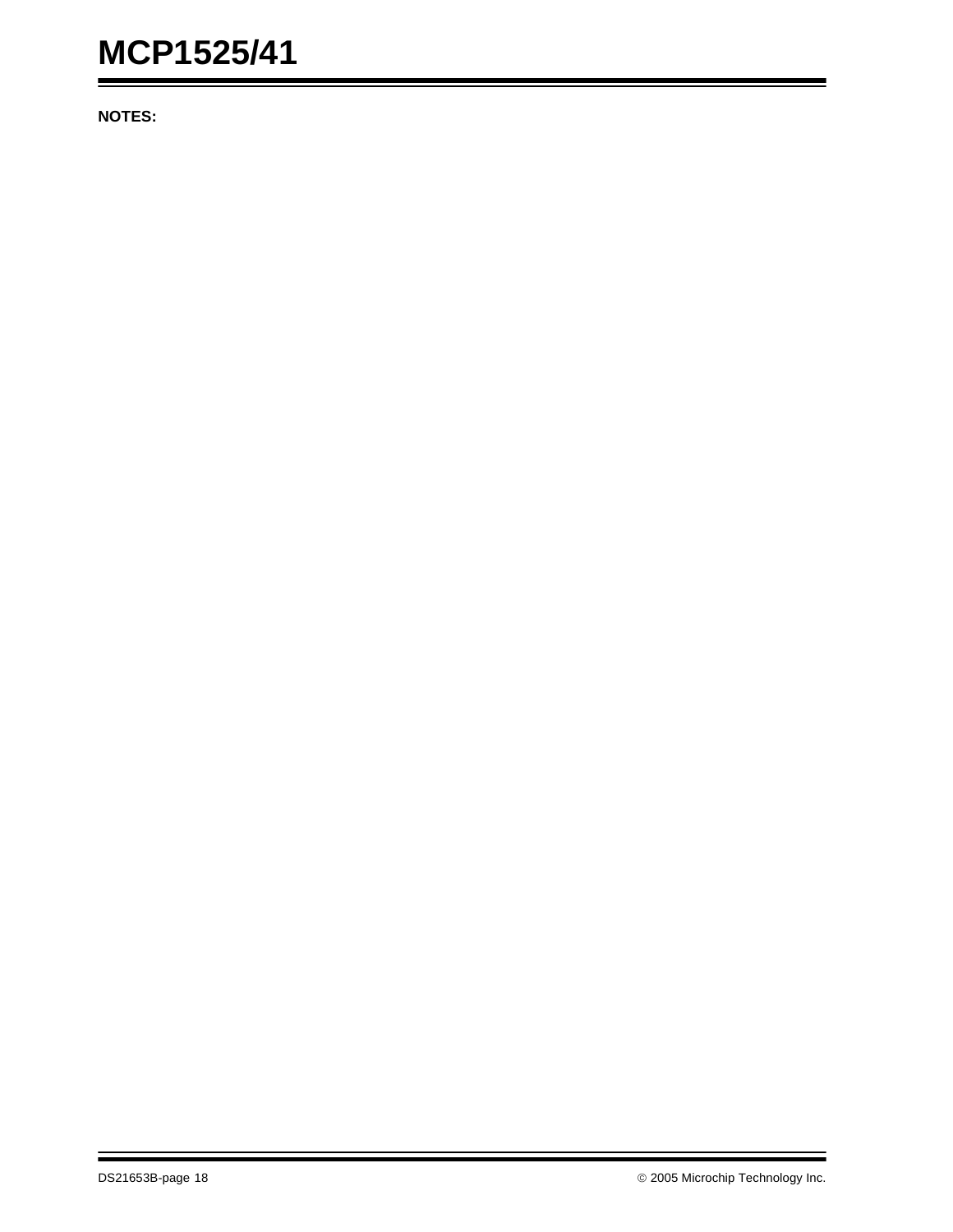#### **Note the following details of the code protection feature on Microchip devices:**

- Microchip products meet the specification contained in their particular Microchip Data Sheet.
- Microchip believes that its family of products is one of the most secure families of its kind on the market today, when used in the intended manner and under normal conditions.
- There are dishonest and possibly illegal methods used to breach the code protection feature. All of these methods, to our knowledge, require using the Microchip products in a manner outside the operating specifications contained in Microchip's Data Sheets. Most likely, the person doing so is engaged in theft of intellectual property.
- Microchip is willing to work with the customer who is concerned about the integrity of their code.
- Neither Microchip nor any other semiconductor manufacturer can guarantee the security of their code. Code protection does not mean that we are guaranteeing the product as "unbreakable."

Code protection is constantly evolving. We at Microchip are committed to continuously improving the code protection features of our products. Attempts to break Microchip's code protection feature may be a violation of the Digital Millennium Copyright Act. If such acts allow unauthorized access to your software or other copyrighted work, you may have a right to sue for relief under that Act.

Information contained in this publication regarding device applications and the like is provided only for your convenience and may be superseded by updates. It is your responsibility to ensure that your application meets with your specifications. MICROCHIP MAKES NO REPRESENTATIONS OR WAR-RANTIES OF ANY KIND WHETHER EXPRESS OR IMPLIED, WRITTEN OR ORAL, STATUTORY OR OTHERWISE, RELATED TO THE INFORMATION, INCLUDING BUT NOT LIMITED TO ITS CONDITION, QUALITY, PERFORMANCE, MERCHANTABILITY OR FITNESS FOR PURPOSE**.** Microchip disclaims all liability arising from this information and its use. Use of Microchip's products as critical components in life support systems is not authorized except with express written approval by Microchip. No licenses are conveyed, implicitly or otherwise, under any Microchip intellectual property rights.

#### **Trademarks**

The Microchip name and logo, the Microchip logo, Accuron, dsPIC, KEELOQ, microID, MPLAB, PIC, PICmicro, PICSTART, PRO MATE, PowerSmart, rfPIC, and SmartShunt are registered trademarks of Microchip Technology Incorporated in the U.S.A. and other countries.

AmpLab, FilterLab, Migratable Memory, MXDEV, MXLAB, PICMASTER, SEEVAL, SmartSensor and The Embedded Control Solutions Company are registered trademarks of Microchip Technology Incorporated in the U.S.A.

Analog-for-the-Digital Age, Application Maestro, dsPICDEM, dsPICDEM.net, dsPICworks, ECAN, ECONOMONITOR, FanSense, FlexROM, fuzzyLAB, In-Circuit Serial Programming, ICSP, ICEPIC, MPASM, MPLIB, MPLINK, MPSIM, PICkit, PICDEM, PICDEM.net, PICLAB, PICtail, PowerCal, PowerInfo, PowerMate, PowerTool, rfLAB, rfPICDEM, Select Mode, Smart Serial, SmartTel and Total Endurance are trademarks of Microchip Technology Incorporated in the U.S.A. and other countries.

SQTP is a service mark of Microchip Technology Incorporated in the U.S.A.

All other trademarks mentioned herein are property of their respective companies.

© 2005, Microchip Technology Incorporated, Printed in the U.S.A., All Rights Reserved.



# **OUALITY MANAGEMENT SYSTEM CERTIFIED BY DNV**  $=$  ISO/TS 16949:2002  $=$

*Microchip received ISO/TS-16949:2002 quality system certification for its worldwide headquarters, design and wafer fabrication facilities in Chandler and Tempe, Arizona and Mountain View, California in October 2003. The Company's quality system processes and procedures are for its PICmicro® 8-bit MCUs, KEELOQ® code hopping devices, Serial EEPROMs, microperipherals, nonvolatile memory and analog products. In addition, Microchip's quality system for the design and manufacture of development systems is ISO 9001:2000 certified.*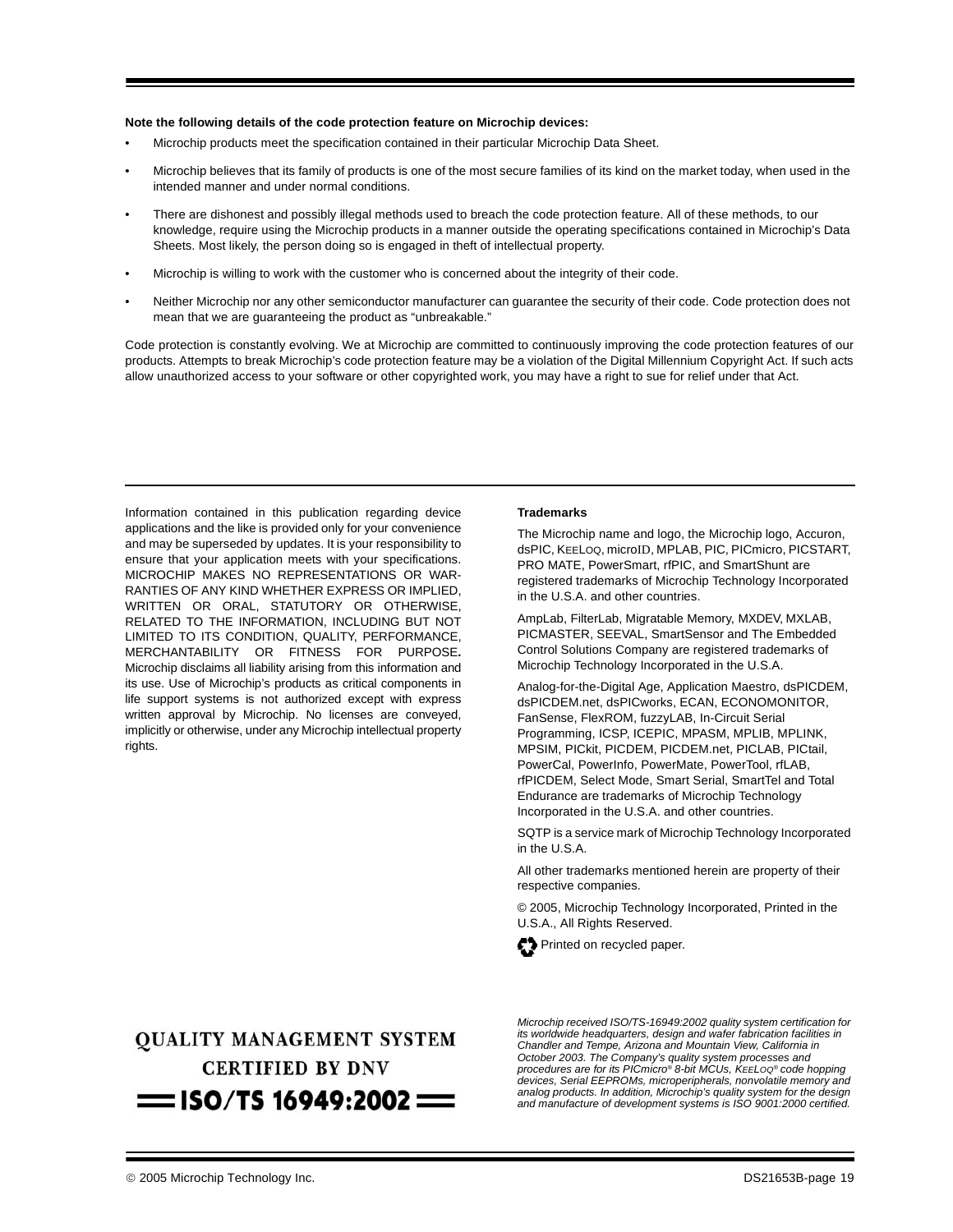

# **WORLDWIDE SALES AND SERVICE**

#### **AMERICAS**

**Corporate Office** 2355 West Chandler Blvd. Chandler, AZ 85224-6199 Tel: 480-792-7200 Fax: 480-792-7277 Technical Support: http://support.microchip.com Web Address: www.microchip.com

**Atlanta** Alpharetta, GA Tel: 770-640-0034 Fax: 770-640-0307

**Boston** Westford, MA Tel: 978-692-3848 Fax: 978-692-3821

**Chicago** Itasca, IL Tel: 630-285-0071 Fax: 630-285-0075

**Dallas** Addison, TX Tel: 972-818-7423 Fax: 972-818-2924

**Detroit** Farmington Hills, MI Tel: 248-538-2250 Fax: 248-538-2260

**Kokomo** Kokomo, IN Tel: 765-864-8360 Fax: 765-864-8387

**Los Angeles** Mission Viejo, CA Tel: 949-462-9523 Fax: 949-462-9608

**San Jose** Mountain View, CA Tel: 650-215-1444 Fax: 650-961-0286

**Toronto** Mississauga, Ontario, Canada Tel: 905-673-0699 Fax: 905-673-6509

#### **ASIA/PACIFIC**

**Australia - Sydney** Tel: 61-2-9868-6733 Fax: 61-2-9868-6755

**China - Beijing** Tel: 86-10-8528-2100 Fax: 86-10-8528-2104

**China - Chengdu** Tel: 86-28-8676-6200 Fax: 86-28-8676-6599

**China - Fuzhou** Tel: 86-591-8750-3506 Fax: 86-591-8750-3521

**China - Hong Kong SAR** Tel: 852-2401-1200 Fax: 852-2401-3431

**China - Shanghai** Tel: 86-21-5407-5533 Fax: 86-21-5407-5066 **China - Shenyang** Tel: 86-24-2334-2829 Fax: 86-24-2334-2393

**China - Shenzhen** Tel: 86-755-8203-2660 Fax: 86-755-8203-1760

**China - Shunde** Tel: 86-757-2839-5507 Fax: 86-757-2839-5571

**China - Qingdao** Tel: 86-532-502-7355 Fax: 86-532-502-7205

#### **ASIA/PACIFIC**

**India - Bangalore** Tel: 91-80-2229-0061 Fax: 91-80-2229-0062

**India - New Delhi** Tel: 91-11-5160-8631 Fax: 91-11-5160-8632

**Japan - Kanagawa** Tel: 81-45-471- 6166 Fax: 81-45-471-6122

**Korea - Seoul** Tel: 82-2-554-7200 Fax: 82-2-558-5932 or 82-2-558-5934

**Singapore** Tel: 65-6334-8870 Fax: 65-6334-8850

**Taiwan - Kaohsiung** Tel: 886-7-536-4818

Fax: 886-7-536-4803 **Taiwan - Taipei** Tel: 886-2-2500-6610 Fax: 886-2-2508-0102

**Taiwan - Hsinchu** Tel: 886-3-572-9526 Fax: 886-3-572-6459

#### **EUROPE**

**Austria - Weis** Tel: 43-7242-2244-399 Fax: 43-7242-2244-393 **Denmark - Ballerup** Tel: 45-4450-2828 Fax: 45-4485-2829

**France - Massy** Tel: 33-1-69-53-63-20 Fax: 33-1-69-30-90-79

**Germany - Ismaning** Tel: 49-89-627-144-0 Fax: 49-89-627-144-44

**Italy - Milan**  Tel: 39-0331-742611 Fax: 39-0331-466781

**Netherlands - Drunen** Tel: 31-416-690399 Fax: 31-416-690340

**England - Berkshire** Tel: 44-118-921-5869 Fax: 44-118-921-5820